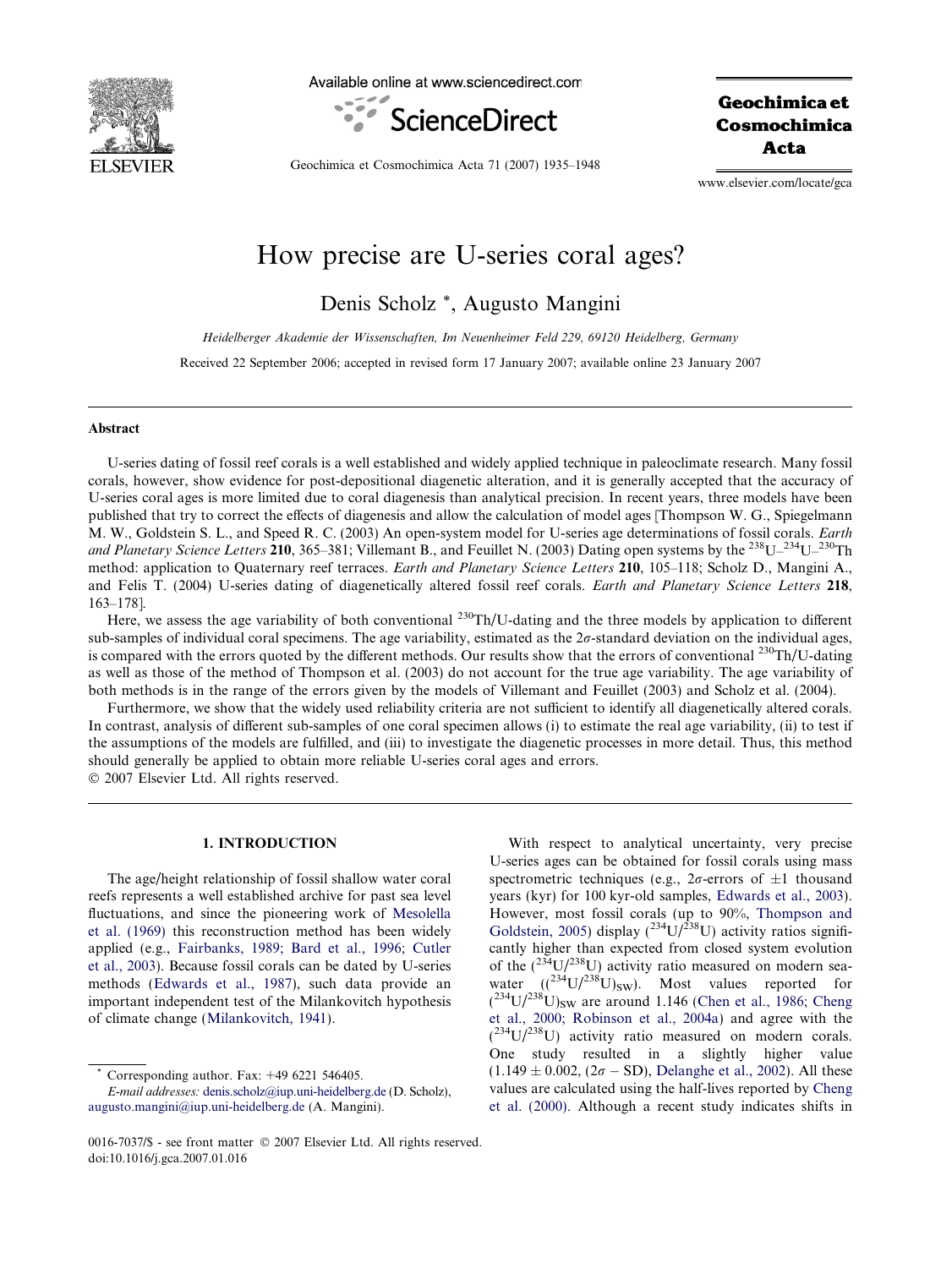<span id="page-1-0"></span> $(^{234}U/^{238}U)_{\text{SW}}$  at times of major glacial-interglacial transitions involving large variations in sea levels [\(Esat and](#page-12-0) [Yokoyama, 2006\)](#page-12-0), several studies agree that  $(234U/238U)_{SW}$  should not have varied more than 1% over glacial/interglacial cycles ([Hamelin et al., 1991; Richter](#page-12-0) [and Turekian, 1993; Robinson et al., 2004b\)](#page-12-0). Because fractionation between different U isotopes does not occur during coral growth [\(Edwards et al., 2003](#page-12-0)), elevated  $(^{234}U/^{238}U)$  activity ratios of fossil corals are clear evidence for coral open system behaviour. The isotopic anomalies are attributed to post-depositional diagenetic alteration, and the established opinion is that the accuracy of U-series coral ages is more limited due to diagenetic effects than analytical precision [\(Bard et al., 1992; Stirling et al., 1995\)](#page-12-0).

Identification of diagenetically altered corals by mineralogical criteria is not possible because the U-series isotopic systems seem to be more sensitive to diagenetic change than any general geochemical parameter ([Chen et al., 1991; Zhu](#page-12-0) [et al., 1993\)](#page-12-0). Thus, several criteria to identify reliable U-series coral ages have been developed (see e.g., [Stirling et al.,](#page-13-0) [1998\)](#page-13-0). These are listed in Sections 2.1 and 3.1. An even more rigorous reliability test can be performed by combined  $^{230}$ Th/U- and  $^{231}$ Pa/U-dating ([Edwards et al.,](#page-12-0) [1997\)](#page-12-0), and recent measurements revealed that six out of 14 corals with initial  $({}^{234}U/{}^{238}U)$ ,  $({}^{234}U/{}^{238}U)_{init}$ , within the range of the value measured on modern seawater had discordant  $^{231}Pa/U$ - and  $^{230}Th/U$ -ages ([Gallup et al.,](#page-12-0) [2002; Cutler et al., 2003\)](#page-12-0) showing that this criterion alone is not sufficient to detect disturbed corals.

Various studies demonstrated the effects of post-depositional gain and loss of U and Th, respectively (e.g., [Hame](#page-12-0)[lin et al., 1991; Henderson et al., 1993\)](#page-12-0), but for a long time none of these scenarios could be validated. [Gallup et al.](#page-12-0) [\(1994\)](#page-12-0) documented a rough trend in U-series coral data from Barbados, West Indies, on a  $(^{234}U/^{238})$  vs.  $(^{230}Th/^{238}U)$  plot. Based on this, they modelled the diagenetic processes assuming continuous addition of  $^{234}$ U and  $^{230}$ Th. This results in so-called addition lines which followed the trends in their data. Because the data scattered about the lines, [Gallup et al. \(1994\)](#page-12-0) did not attempt to use their model to correct the U-series ages of their samples. A rather surprising aspect of this model is that  $^{234}$ U and  $^{230}$ Th are added at similar rates despite of their very different geochemical behaviour (i.e., U is soluble in natural waters while Th is not, [Bourdon et al., 2003\)](#page-12-0). Several authors have proposed mechanisms to solve this problem mainly involving particle reactive  $234$ Th, the recoil daughter of <sup>238</sup>U, which is likely to be hydrolysed and adsorbed onto solid surfaces before decaying to  $^{234}$ U ([Chen et al., 1991;](#page-12-0) [Fruijtier et al., 2000](#page-12-0)).

In recent years, three models were developed to explain the isotopic anomalies in diagenetically altered corals ([Thompson et al., 2003; Villemant and Feuillet, 2003;](#page-13-0) [Scholz et al., 2004\)](#page-13-0). In contrast to [Gallup et al. \(1994\),](#page-12-0) the authors suggest that their models can be used to correct the U-series ages of coral samples with non-marine  $(^{234}U/^{238}U)_{\text{init.}}$  and term these ages "open-system ages" ([Thompson et al., 2003\)](#page-13-0), ''model ages'' ([Villemant and Feu](#page-13-0)[illet, 2003](#page-13-0)), and ''coral isochron ages'' ([Scholz et al., 2004\)](#page-13-0), respectively. Meanwhile, these dating models have already

been applied to derive paleoclimatic information ([Felis](#page-12-0) [et al., 2004; Potter et al., 2004; Thompson and Goldstein,](#page-12-0) [2005; Frank et al., 2006; Thompson and Goldstein,](#page-12-0) [2007\)](#page-12-0).

To address questions like the timing and duration of past interglacials and interstadials (e.g., [Stirling et al.,](#page-13-0) [1998; Gallup et al., 2002\)](#page-13-0) or the occurrence of suborbital sea level oscillations [\(Potter et al., 2004; Thompson and](#page-12-0) [Goldstein, 2005\)](#page-12-0), very accurate U-series ages of fossil corals are needed. As a consequence, the age errors must be reliably estimated. In most studies, the Th/U-age of a fossil coral is determined by analysis of its apparently best preserved part, but it is  $-$  of course  $-$  possible that one might have obtained a different age if another part of the coral had been used. Here, we determine the age variability of both conventional Th/U-ages and the different model ages by analysis of different sub-samples of a single coral specimen. This enables to check if the quoted errors account for the real geologic variation between the ages of different subsamples. Note that we do not question the applicability of the three models nor discuss their specific effects on coral age in this study because these questions were already addressed in detail in the original publications [\(Thompson](#page-13-0) [et al., 2003; Villemant and Feuillet, 2003; Scholz et al.,](#page-13-0) [2004\)](#page-13-0) and elsewhere ([Thompson and Goldstein, 2005;](#page-13-0) [Frank et al., 2006; Scholz et al., 2006; Scholz and Mangini,](#page-13-0) [2007\)](#page-13-0). Here, we focus on the variability of both conventional U-series coral ages and the ages calculated by the different models. The age variability of the different methods is calculated as the standard deviation on different sub-samples from an individual coral specimen. Our results show that the errors quoted for both the conventional and the open-system ages [\(Thompson et al., 2003](#page-13-0)) do not account for the real age variability.

## 2. SHORT DESCRIPTION OF THE MODELS

## 2.1. Conventional Th/U-dating

Conventional U-series dating of fossil corals is a well established technique for several decades. Thus, we do not go into the details here and only shortly summarise the general assumptions of the method. An extensive description is for instance given by [Edwards et al. \(2003\)](#page-12-0).

The two general assumptions of Th/U-dating are that (i) initial  $(^{230}\text{Th}/^{238}\text{U}) = 0$  and (ii) all changes in isotope ratios are the result of radioactive decay (i.e., no post-depositional chemical/diagenetic shifts in isotope ratios). While the first assumption is fulfilled for most modern surface corals ([Edwards et al., 2003](#page-12-0)), the second assumption is violated for up to 90% of published coral data ([Thompson and Gold](#page-13-0)[stein, 2005\)](#page-13-0). In most studies, fossil corals not satisfying the second assumption are identified by so-called ''strict'' reliability criteria: (i)  $(^{234}U/^{238}U)_{init}$  lying within a specific range around  $(^{234}U/^{238}U)_{SW}$  (in the following referred to as the initial  $(^{234}U/^{238}U)$  criterion), (ii) U concentrations comparable to modern corals of the same species, (iii) negligible <sup>232</sup>Th, and (iv) less than a specific amount of calcite ([Stirling et al.,](#page-13-0) [1998\)](#page-13-0). In the following, these criteria are referred to as the standard screening criteria. We note that the exact values/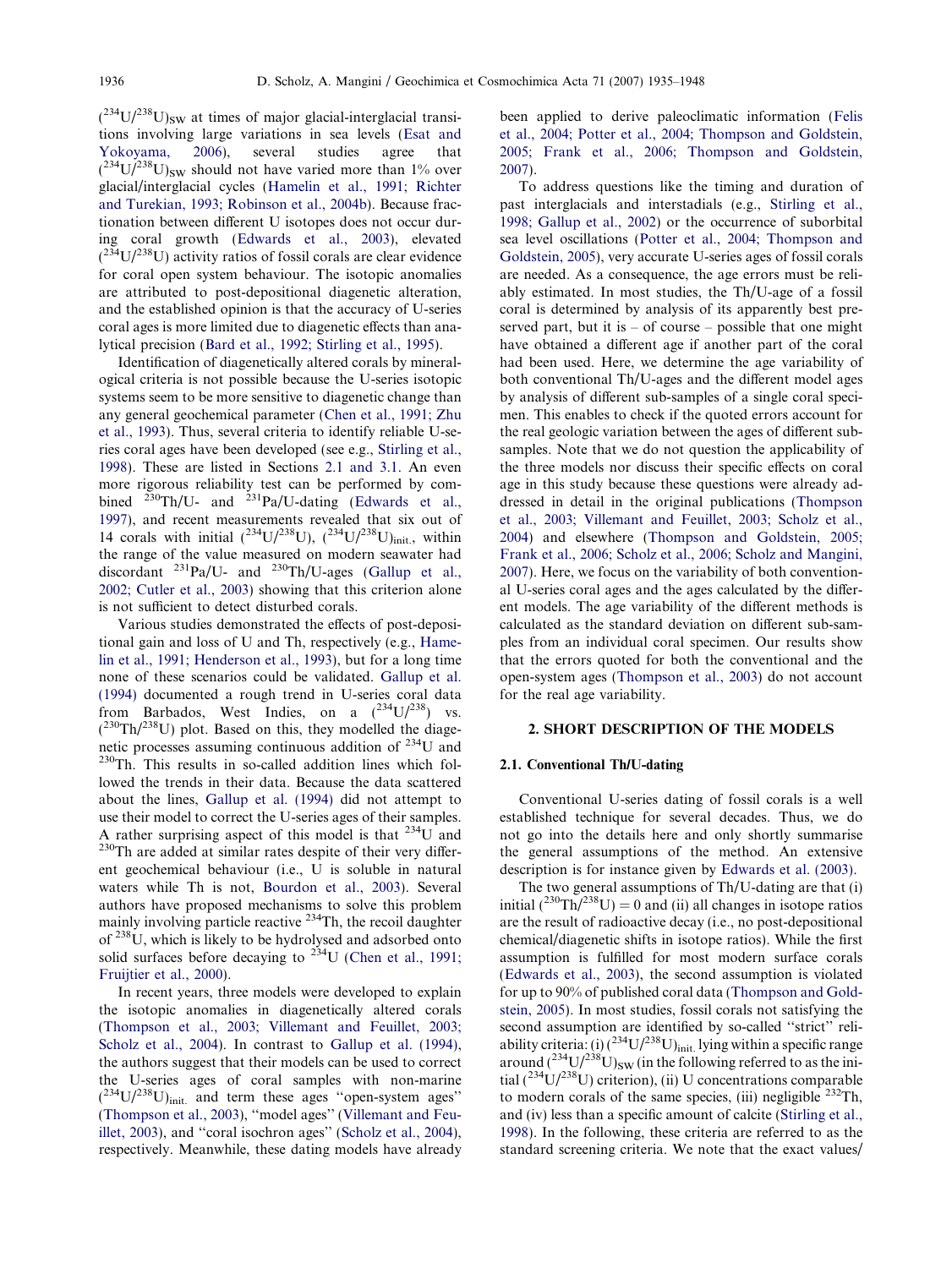<span id="page-2-0"></span>ranges used for the screening vary between individual studies. The uncertainty of conventional Th/U-ages is calculated by propagation of the analytical errors in  $(230 \text{Th}/^{238} \text{U})$  and  $(2^{34}U/2^{38}U)$ , respectively (see e.g., [Ludwig \(2003\)](#page-12-0) for details).

## 2.2. The [Thompson et al. \(2003\)](#page-13-0) model

This model assumes coupled addition (loss) of particlereactive <sup>230</sup>Th and <sup>234</sup>Th (which rapidly decays to <sup>234</sup>U,  $\tau_{1/2} = 24.1$  days) that are produced by decay of dissolved U and  $\alpha$ -recoil mobilisation. These processes result in both increased (decreased)  $(^{234}U/^{238}U)$  and  $(^{230}Th/^{238}U)$  activity ratios, as observed in many fossil coral data. Based on this, [Thompson et al. \(2003\)](#page-13-0) quantitatively modelled decay-dependent redistribution of  $230$ Th and  $234$ Th resulting in a modified age equation enabling the calculation of open-system coral ages for coral data plotting both above and below the seawater evolution curve (i.e., the curve describing the closed-system development of the activity ratios with  $(^{234}U/^{238}U)_{\text{init.}} = (^{234}U/^{238}U)_{\text{SW}}.$ 

Because the model only considers the redistribution process described above, corals that were affected by other diagenetic processes (e.g., U uptake/loss or presence of initial  $^{230}$ Th) cannot be dated with the model and must be sorted out previously. This is done by application of standard screening criteria (see above) except for the initial  $(^{234}U/^{238}U)$  criterion. Open-system age errors are propagated from the analytical uncertainty in  $(^{230}Th/^{238}U)$  and  $(^{234}U/^{238}U)$  and random uncertainties in the model parameters [\(Thompson et al., 2003](#page-13-0)).

#### 2.3. The [Villemant and Feuillet \(2003\)](#page-13-0) model

Similarly as the [Thompson et al. \(2003\)](#page-13-0) model, this approach assumes continuous selective redistribution of <sup>234</sup>U, <sup>234</sup>Th, and <sup>230</sup>Th controlled by  $\alpha$ -recoil processes. Thus, it can be applied to coral data plotting both above and below the seawater evolution curve. In addition, possible initial <sup>230</sup>Th excess is taken into account and estimated using classical isochron diagrams (see e.g., [Ludwig and Tit](#page-12-0)[terington, 1994](#page-12-0)). This implies that the model of [Villemant](#page-13-0) [and Feuillet \(2003\)](#page-13-0) can only be applied to a suite of coeval samples (i.e., at least two). This is a major difference to the [Thompson et al. \(2003\)](#page-13-0) model and conventional Th/U-dating, which can be applied to a single coral measurement. Because the model does neither account for post-depositional U gain/loss nor for aragonite recrystallisation, samples that were affected by these processes must be sorted out using standard screening criteria (i.e., criteria (ii) and (iv), see above). The model age error is estimated using the standard deviations on the individual ages of the sample suite [\(Villemant and Feuillet, 2003](#page-13-0)).

## 2.4. The [Scholz et al. \(2004\)](#page-13-0) model

This model assumes that different sub-samples of a single coral specimen gained different amounts of U with high  $\overline{C}^{234}U/^{238}U$ , possibly followed by U loss proportional to U gain. This process results in a linear correlation between  $(2^{30} \text{Th}/^{238} \text{U})$  and  $(2^{34} \text{U}/^{238} \text{U})$ , similarly as proposed by

the models of [Thompson et al. \(2003\) and Villemant and](#page-13-0) [Feuillet \(2003\).](#page-13-0) In contrast to these models, however, the slope of the addition line (referred to as isochron) is not defined by the model but depends on the timing of U addition and loss, respectively, and therefore, on the specific diagenetic history of the analysed coral. Thus, the isochron is obtained from a linear fit of the data on a  $(^{234}U/^{238}U)$  vs.  $(^{230}Th/^{238}U)$  diagram. The coral isochron age is then calculated from the intersect of the isochron with the seawater evolution curve. The isochron model can also explain fossil coral data plotting below the seawater evolution curve if one assumes that the additional U has a lower  $(^{234}U/^{238}U)$  activity ratio than the coral.

Like the other models, coral isochron dating can only be applied if the underlying assumptions are fulfilled. For example, one can construct rather hypothetic scenarios with U loss being not proportional to U gain. In this case, the isochron age would not correspond to the true age of the coral ([Scholz et al., 2004; Scholz and Mangini, 2007](#page-13-0)).

Coral isochron dating has been successfully applied to corals with high U content and elevated <sup>232</sup>Th but cannot be used to correct for aragonite recrystallization [\(Scholz](#page-13-0) [et al., 2004\)](#page-13-0). Thus, prior screening with criterion (iv) is required. The isochron age error is calculated by propagation of the isochron uncertainties ([Scholz and Mangini,](#page-13-0) [2007](#page-13-0)).

#### 3. METHODS AND MATERIAL

### 3.1. Methods

As explained in Section [2,](#page-1-0) there are several methods to determine the age of a fossil reef coral with U-series methods. In the case of conventional U-series dating, the apparently best preserved part of the coral is analysed. The age is then calculated from the measured activity ratios, and the age uncertainty is estimated by propagation of the analytical uncertainties (i.e., the errors derived from the counting statistics of the mass spectrometric analysis, the so-called internal or within-run precision). However, the internal errors often contribute only a part of the total measurement uncertainty and can, therefore, only be considered as a lower limit [\(Ludwig, 2003\)](#page-12-0). The true precision of an analysis (i.e., the so-called reproducibility or run-to-run precision) can only be reliably established by replicate analysis of appropriate standard materials ([Ludwig, 2003\)](#page-12-0). For this reason, most laboratories do not use the analytical uncertainties if these are smaller than the evaluated reproducibility.

In the case of U-series dating of fossil reef corals, further problems arise from the effects of coral diagenesis. If the analysed coral part was altered by diagenetic effects, the determined age does, most likely, not correspond to the true age of the coral. The accuracy (i.e., the degree of conformity of the determined age to its true value) would then be much lower than suggested by both the analytical uncertainties and the reproducibility. To avoid this problem, it is common practice to identify diagenetically altered corals by the widely used reliability criteria, and if a sample fulfils all criteria, its age is believed to be accurate within the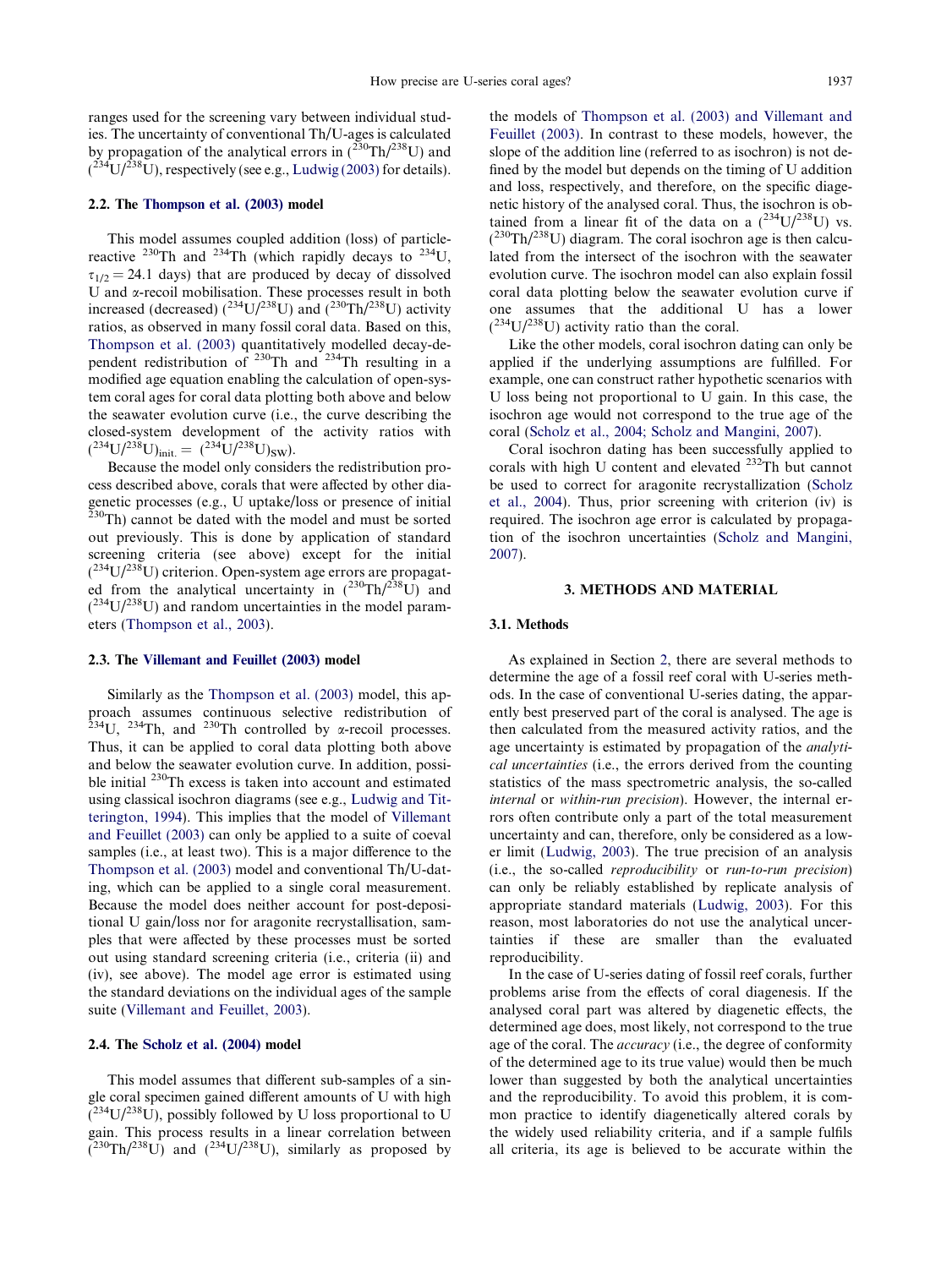assigned errors. It is, however, questionable if these criteria are sufficient to detect all altered corals. Here, we use measurements of different sub-samples of individual coral specimens to estimate the uncertainty of U-series coral ages, similar to the determination of the reproducibility by replicate analysis of standard materials. However, while all aliquots of such standard materials can reasonably be assumed to have the same isotopic composition, different sub-samples of one coral specimen can be affected by different degree of diagenesis or even different diagenetic processes. Thus, all sub-samples might have a significantly different isotopic composition within the limits of measurement reproducibility. For this reason, we refer to the uncertainty resulting from the analysis of different coral sub-samples as age variability and not age reproducibility. The age variability is calculated as the  $2\sigma$ -standard deviation on the individual sub-sample ages. This is only possible for conventional ages and the ages calculated by the [Thompson et al. \(2003\)](#page-13-0) model because only these methods allow to calculate an age for an individual analysis. The methods of [Villemant and](#page-13-0) [Feuillet \(2003\) and Scholz et al. \(2004\)](#page-13-0) can only be applied to a suite of coeval samples (i.e., sub-samples from an individual coral specimen or corals from the same stratigraphic unit).

The true ages of the individual sub-samples of a coral specimen should differ no more than a few hundred years. Thus, all calculated sub-sample ages should agree within the assigned errors. If this is not the case, this indicates that either the quoted errors were underestimated or the subsamples cannot be dated with the respective model because they were affected by diagenetic processes that are not described by the model. As explained in Section [2,](#page-1-0) all models require prior screening for specific diagenetic effects that are not corrected by the model. Here, the following criteria are used:

- (i)  $(^{234}U/^{238}U)_{init}$  must be in the range of  $(^{234}U/^{238}U)_{SW}$ (i.e., between 1.140 and 1.152, [Robinson et al.,](#page-12-0) [2004a](#page-12-0)).
- (ii) Total U concentration must be in the range of modern analogues. Here, we adopt the values used by [Thompson et al. \(2003\)](#page-13-0) that are based on the results of [Cross and Cross \(1983\)](#page-12-0). The value for Porites corals is based on measurements of modern specimens by [Scholz et al. \(2004\).](#page-13-0) The U concentration ranges used for the different coral species are: A. palmata: 2.64–3.84 ppm; M. annularis: 2.12–3.32 ppm; D. strigosa: 2–3.2 ppm; A. cervicornis: 2.64–3.84 ppm; Porites: 2.1–3.8 ppm.
- (iii)  $232$ Th content must be lower than 2 ppb.
- (iv) Calcite content must be lower than 2%.

These widely used criteria are applied to all sub-samples (see electronic annex). In some cases, all sub-samples of a coral specimen pass the criteria. Then, all calculated subsample ages must be believed to be reliable. The mean sub-sample age then provides the best estimate of the coral age, and the age variability is calculated using all sub-sample ages. In other cases, only some sub-samples pass the criteria but others do not. Then, the age variability is calculated from those sub-samples that passed the criteria. Finally, there are several specimens, where all sub-samples fail the criteria. In this case, all ages cannot be considered to be reliable and the age variability cannot be assessed.

The age variability, which is considered as an estimate of the true uncertainty of the coral age, can be compared to the uncertainties quoted for both the conventional ages and the ages calculated by the [Thompson et al. \(2003\)](#page-13-0) model. This comparison shows (i) if the quoted age errors do account for the total uncertainty and (ii) if the widely applied screening criteria are adequate to detect all altered sub-samples. In addition, the resulting age variability can be compared to the age errors estimated by the models of [Villemant and Feuillet \(2003\) and Scholz et al. \(2004\)](#page-13-0).

All model calculations are performed with spreadsheets provided by the authors of the original publications using parameter values given there ([Thompson et al., 2003;](#page-13-0) [Villemant and Feuillet, 2003](#page-13-0)). Coral isochron ages and errors were calculated with the first order estimation method ([Scholz and Mangini, 2007](#page-13-0)). Note that all models use slightly different values for  $(^{234}U/^{238}U)_{\text{SW}}$ . [Thompson](#page-13-0) [et al. \(2003\)](#page-13-0) use  $({}^{234}U/{}^{238}U)_{SW} = 1.145$ , [Scholz and Man](#page-13-0)[gini \(2007\)](#page-13-0)  $(^{234}U/^{238}U)_{SW} = 1.1466$ , and [Villemant and](#page-13-0) [Feuillet \(2003\)](#page-13-0)  $(^{234}U/^{238}U)_{SW} = 1.148$ . These differences most likely result from the different values published for  $(^{234}U/^{238}U)_{SW}$  (see Section [1\)](#page-0-0). Because all model ages directly depend on the value used for  $(^{234}U/^{238}U)_{SW}$ , the absolute ages calculated by the different models should not be compared unless the uncertainty in  $(^{234}U/^{238}U)_{SW}$ was considered ([Scholz and Mangini, 2007](#page-13-0)). The error calculations of all models do not include this uncertainty. However, here we focus on the age variability. We only compare the ages each model calculates for different subsamples but not the different model ages. For this reason, the usage of different values for  $(^{234}U/^{238}U)_{\text{SW}}$  does not represent a problem.

## 3.2. Coral data

U-series measurements of different sub-samples of a single coral specimen are rare in the literature. Here, we use published U-series coral data from Barbados, West Indies ([Gallup et al., 1994; Gallup et al., 2002; Thompson et al.,](#page-12-0) [2003; Scholz et al., 2006\)](#page-12-0), Aqaba, Jordan ([Scholz et al.,](#page-13-0) [2004\)](#page-13-0), and the Huon Peninsula, Papua New Guinea [\(Esat](#page-12-0) [et al., 1999](#page-12-0)), as well as new data from fossil corals collected on Barbados (Table EA1). U-series measurements of the new data were performed using thermal ionisation mass spectrometry (TIMS). Sample preparation and analysis are similar as described elsewhere [\(Scholz et al., 2006\)](#page-13-0). All activity ratios shown in Table EA1 were calculated using the half-lives reported by [Cheng et al. \(2000\)](#page-12-0), and older data ([Gallup et al., 1994; Esat et al., 1999](#page-12-0)) were recalculated using these half-lives. The complete dataset consists of 38 coral specimens, and in most cases between two and four replicates from an individual specimen are available (Table EA1). For some specimens, however, a larger number of sub-samples (i.e., >8) is available (Table EA1). Most coral specimens grew during the Last Interglacial period (i.e., during Marine Isotope Stages (MIS) 5a, 5c, and 5e), but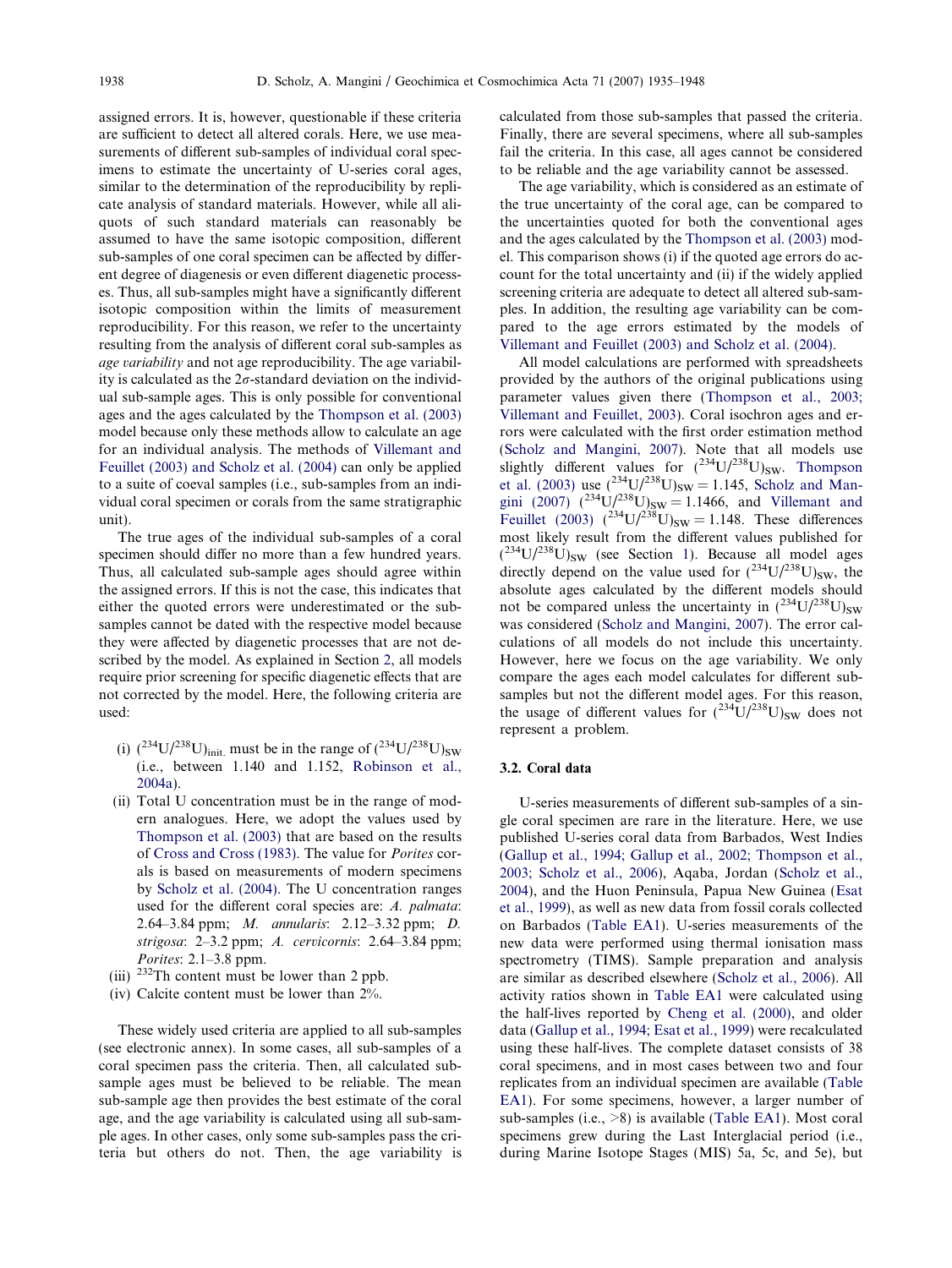**a**

 $\epsilon$ 

<span id="page-4-0"></span>the dataset also contains several older samples from MIS 6.5 and 7 (Table EA1).

XRD-measurements of the aragonite/calcite concentration are not available for all sub-samples listed in Table EA1 [\(Gallup et al., 1994; Esat et al., 1999; Scholz et al.,](#page-12-0) [2006](#page-12-0)). Rejection of these samples would substantially decrease the size of the dataset. However, the sub-samples from the study of [Scholz et al. \(2006\),](#page-13-0) which make up a large proportion of the dataset (Table EA1), were examined under ultraviolet light to identify parts that are mineralogically altered. Comparison with XRD-measurements revealed that the calcite fraction in these sub-samples appears whitish under ultraviolet light [\(Scholz et al.,](#page-13-0) [2006](#page-13-0)). All sub-samples used here (Table EA1) showed no white portions indicating that their calcite content is negligible. Thus, we presume that these sub-samples fulfil criterion (iv) knowing that this represents a potential source of error.

As it was shown in previous studies, some of the coral data suffered a high degree of diagenetic alteration which is not only manifested in elevated  $(234U)^{238}$ U)<sub>init.</sub> but also in increased U content [\(Scholz et al., 2004; Scholz et al.,](#page-13-0) [2006](#page-13-0)). These data are, therefore, well qualified to (i) study the age variability these diagenetic effects produce in different sub-samples of the same specimen and (ii) to check if the widely applied screening criteria are sufficient to detect altered corals

## 4. RESULTS

#### 4.1. Conventional ages

Fig. 1 shows a comparison between the age variability, calculated as the  $2\sigma$ -standard deviation on the different sub-samples, and the mean of the quoted  $2\sigma$ -errors of the conventional ages for the coral specimens listed in Table EA1. The average precision indicated by the quoted uncertainties is quantified by the mean value of the quoted errors. In the following we refer to this value shortly as the *mean* error. The histograms in Fig. 1 show the ratio between the age variability and the mean error in percent. Thus, all values larger than 100% indicate that the age variability is larger than the quoted errors suggest, while values lower than 100% indicate that the age variability is smaller. In Fig. 1a all 38 coral specimens from Table EA1 are included. Only seven specimens have a ratio lower than 100%, and the mean ratio is 622% suggesting that the quoted errors do not account for the true variability in the ages. However, large values may be explained by diagenetic alteration because several sub-samples do not fulfil criteria (i)–(iv) (Table EA1). Fig. 1b shows the ratios after screening with criteria (ii)–(iv), which should eliminate all sub-samples that suffered U gain/loss (ii), were affected by detrital Th (iii) and/or were recrystallized (iv). Because in some cases all sub-samples of a coral specimen do not meet the criteria, the total size of the dataset is reduced to 32 (see Section [3.1\)](#page-2-0). For example, coral specimen BB02-5-4 which shows clear signs of both U loss and recrystallisation (Table EA1) is sorted out by this screening. However, the mean ratio is still 528% (Fig. 1b). Fig. 1c shows the ratios after

Number mean value =  $622%$ 1000 1500 500 2000 2500 6000 6500 age variabilty unscreened / mean error [%] **b**  $\frac{6}{5}$ Number mean value =  $528%$  $\neg$ / $\neg$   $\neg$ 2618 500 1000 1500 2000 2500 6000 6500 age variability screened with (ii), (iii) and (iv) mean error [%] **c** š Number 65432 mean value =  $348%$ 500 1000 1500 2000 2500 6000 6500  $\overline{0}$ age variability<sub>screened</sub>/mean error [%]

**Conventional ages** 

Fig. 1. Histograms showing the ratio between the age variability and the mean error of the conventional ages of the different subsamples (Table EA1). The numbers within the bins correspond to the respective coral specimens (Table EA1). Panel (a) shows all coral specimens (age variabilityunscreened/mean error), panel (b) shows all specimens that passed the screening with criteria (ii), (iii), and (iv) (age variabilityscreened with(ii),(iii) and (iv)/mean error), and panel (c) shows the screened dataset (age variability  $s_{\text{screened}}/$  mean error).

further screening with criterion (i) (i.e.,  $(^{234}U/^{238}U)_{init}$ ). This reduces the total sample size to 16 specimens. Because these specimens passed all criteria, their ages must be considered as reliable. However, only three of these 16 specimens have a ratio lower than 100% indicating that the quoted error accounts for the age variability. In contrast, seven specimens have a ratio larger than 200% suggesting that the true age variability is more than twice as large as the quoted error. The mean ratio after screening with all criteria is still 348%. This shows that either the widely used criteria are not sufficient to eliminate all samples affected by diagenesis or the quoted errors were substantially underestimated.

## 4.2. Open-system ages ([Thompson et al., 2003](#page-13-0))

Because the [Thompson et al. \(2003\)](#page-13-0) model can be applied to a single coral measurement, the open-system age variability can be estimated as the  $2\sigma$ -standard deviation on the sub-sample open-system ages, as described in Section [3.1.](#page-2-0) The results are presented in [Fig. 2.](#page-5-0) The [Thompson et al.](#page-13-0) [\(2003\)](#page-13-0) model does not correct for post-depositional U uptake/loss, initial presence of  $230$ Th nor aragonite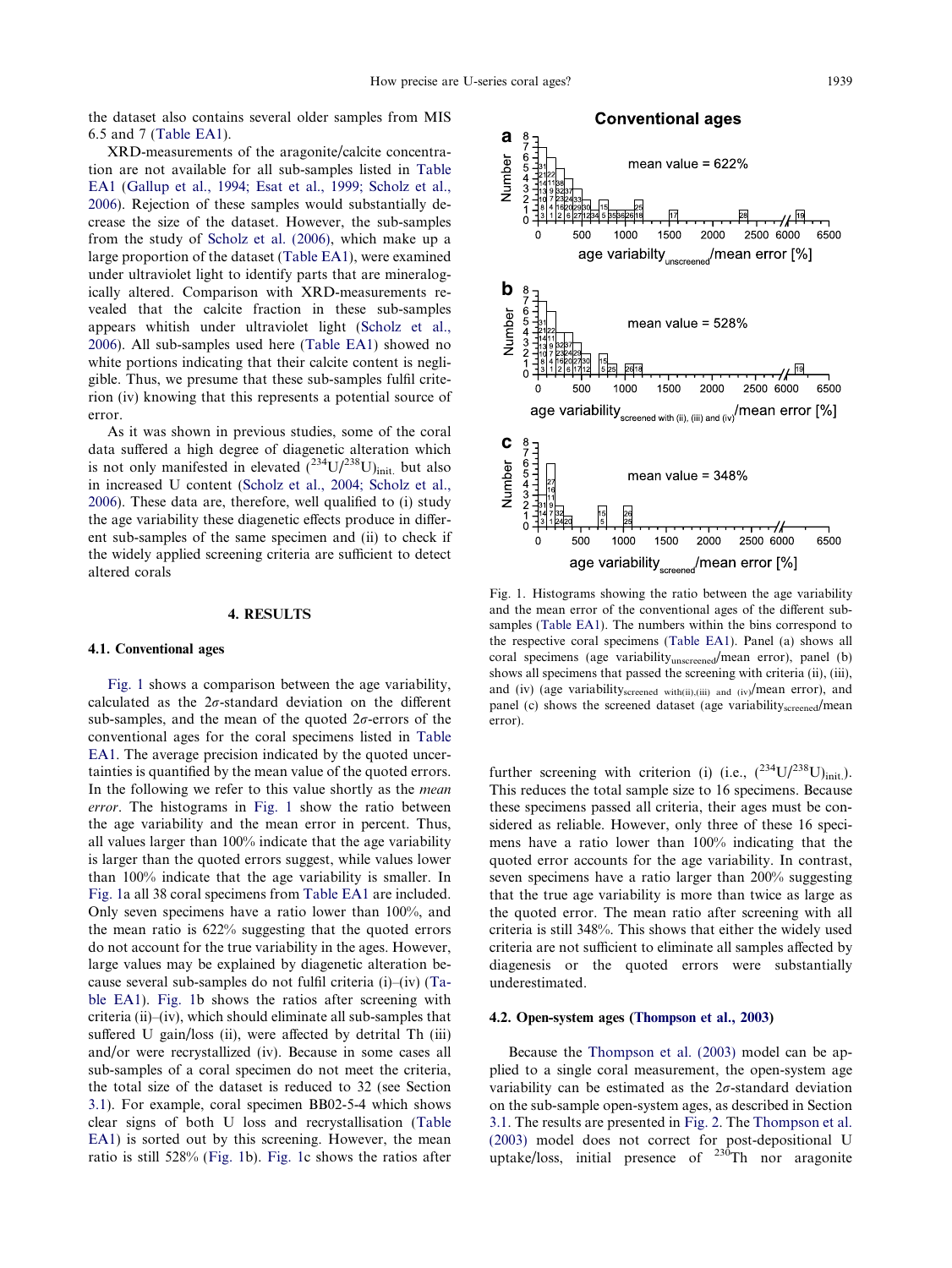<span id="page-5-0"></span>

Fig. 2. The histogram in Panel (a) shows the ratio between the age variability and the mean error of the open-system ages [\(Thompson](#page-13-0) [et al., 2003\)](#page-13-0) in percent. To eliminate corals that were altered by diagenetic processes not included in the model, the data were screened with criteria (ii), (iii) and (iv). Panel (b) shows the ratio between the variability of the screened and the unscreened opensystem ages in percent. The histogram in panel (c) shows the ratio between the age variability of the screened open-system ages and the screened conventional ages in percent. The numbers within the bins correspond to the respective coral specimens (Table EA1).

recrystallisation. Thus, sub-samples that possibly were affected by these processes must be sorted out with criteria  $(ii)$ – $(iv)$ . Fig. 2a presents the comparison between the opensystem age variability and the mean quoted open-system age errors. The histogram shows the ratio between the age variability and the mean error in percent. Screening with criteria (ii)–(iv) eliminates six of the 38 coral specimens (Table EA1) because none of the sub-samples fulfils all criteria (see above). Only seven of the remaining 32 coral specimens have a ratio lower than 100% (Fig. 2a), but 20 corals have a ratio larger than 200%. The mean value is 396%. This indicates, similarly as for the conventional ages, that either (i) the widely used criteria are not adequate to identify all altered corals, or (ii) the quoted uncertainty is sub-stantially underestimated, or (iii) the [Thompson et al.](#page-13-0) [\(2003\)](#page-13-0) model is not applicable to these coral data.

The histogram in Fig. 2b shows the ratios between the age variability of the screened and the unscreened open-system ages in percent. Values around 100% indicate that the screening does not change the age variability, which is the case if all sub-samples of a coral specimen pass all criteria.

Smaller ratios indicate an error improvement due to the screening, while larger values suggest that the error is enlarged. The large peak at 100% (26 counts, Fig. 2b) shows that the screening does not have a major effect on the observed open-system age variability. In most cases, either all sub-samples pass the screening or all sub-samples fail so that the whole specimen is eliminated. The age variability is only for six specimens affected by the screening: Three specimens show a lower ratio after the screening, and three show a slightly larger (Fig. 2b).

Fig. 2c shows the comparison between the age variability of the screened open-system ages [\(Thompson et al.,](#page-13-0) [2003\)](#page-13-0) and the screened conventional ages. The histogram contains only 16 specimens because the other corals are eliminated by the screening (compare [Fig. 1](#page-4-0)c). In the majority of cases the age variability of the open-system ages ([Thompson et al., 2003\)](#page-13-0) is larger than that of the conventional ages. Only five specimens show a ratio lower than 100% indicating that the variability of the open-system age [\(Thompson et al., 2003\)](#page-13-0) is smaller. For the other eleven specimens the variability of the open-system ages ([Thomp](#page-13-0)[son et al., 2003\)](#page-13-0) is larger than that of the conventional ages. The mean ratio is 277% suggesting that, in average, the variability of the screened open-system ages is about three times larger than that of the screened conventional ages.

#### 4.3. Model ages [\(Villemant and Feuillet, 2003](#page-13-0))

In contrast to conventional U-series coral dating and the [Thompson et al. \(2003\)](#page-13-0) model, the [Villemant and Feuillet](#page-13-0) [\(2003\)](#page-13-0) model can only be applied to a suite of samples because classical isochron methods are involved. However, the model calculates an individual age for each sub-sample so that the age variability (i.e., the standard deviation) can be calculated. Indeed, [Villemant and Feuillet \(2003\)](#page-13-0) use the standard deviation on the individual ages to estimate the error of their model ages.

The [Villemant and Feuillet \(2003\)](#page-13-0) model can be used to correct for initial  $(^{234}U/^{238}U)$  activity ratios that cannot be explained by closed-system decay and for initial presence of  $230$ Th (as indicated by elevated  $232$ Th content). It does neither account for post-depositional U uptake/loss nor for aragonite recrystallisation. Thus, the coral data (Table EA1) were screened with criteria (ii) and (iv) before the model was applied which results in rejection of three coral specimens. If only one sub-sample passes the screening, it is not possible to calculate the standard deviation. This is the case for two coral specimens.

[Fig. 3](#page-6-0) shows the comparison of the quoted  $2\sigma$ -errors of the [Villemant and Feuillet \(2003\)](#page-13-0) model with the age variability of the conventional and the open-system ages ([Thompson et al., 2003](#page-13-0)). It is evident that the variability of the [Villemant and Feuillet \(2003\)](#page-13-0) ages is generally larger than the variability of the conventional ages ([Fig. 3a](#page-6-0)). Only two specimens have a ratio lower than 100%. In contrast, eight specimens have a ratio larger than 200% indicating a substantially larger variability of the [Villemant and Feu](#page-13-0)[illet \(2003\)](#page-13-0) ages. The mean ratio is 376%.

Because the model of [Villemant and Feuillet \(2003\)](#page-13-0) assumes similar redistribution mechanisms as the [Thompson](#page-13-0)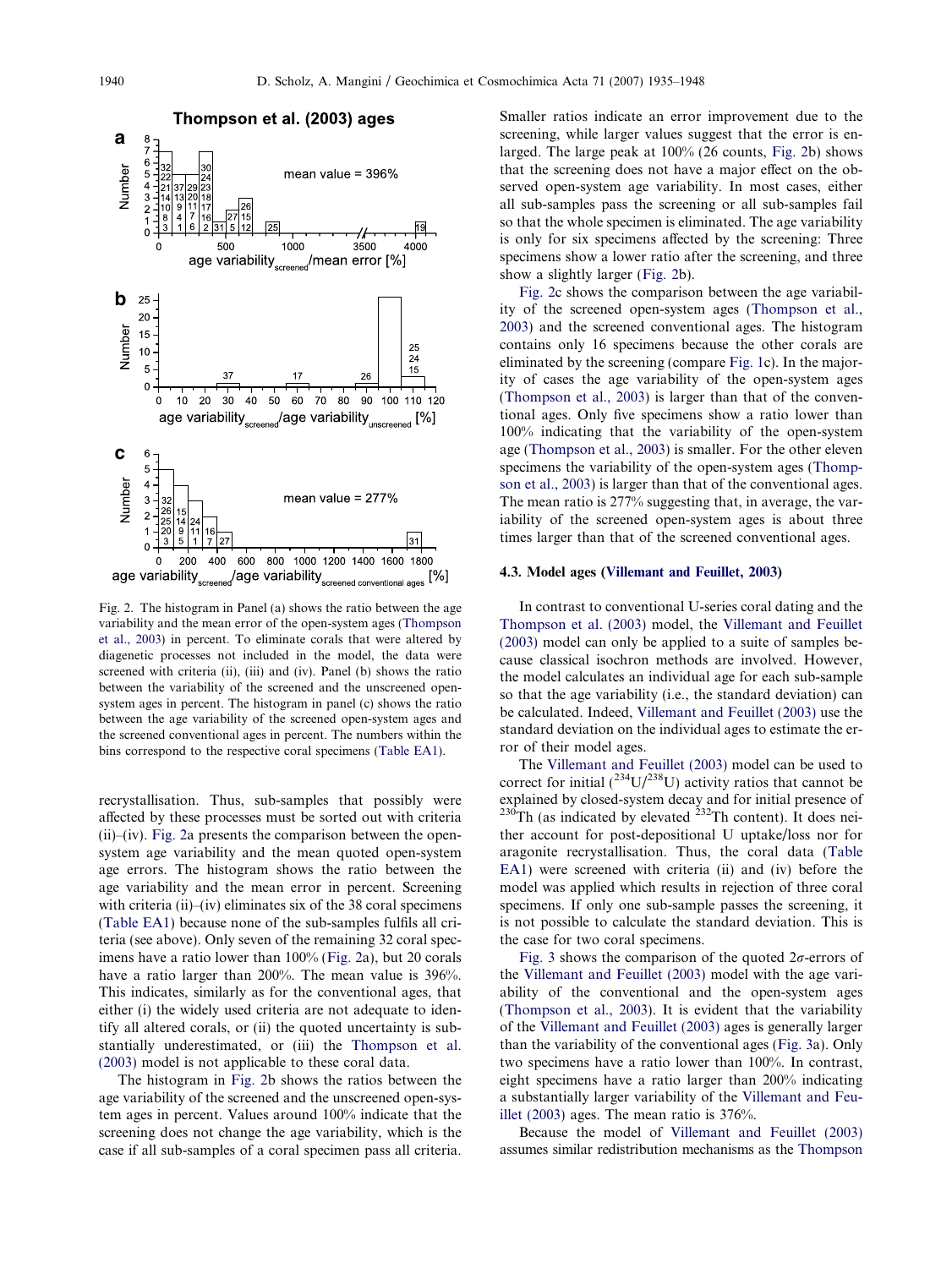<span id="page-6-0"></span>

Fig. 3. Histograms showing the ratios between the errors of the [Villemant and Feuillet \(2003\)](#page-13-0) model and the age variability of the conventional and open-system ages [\(Thompson et al., 2003\)](#page-13-0), respectively. The numbers within the bins correspond to the respective coral specimens (Table EA1). Panel (a) shows the comparison with the conventional ages and panel (b) that with the [Thompson et al. \(2003\)](#page-13-0) ages.

[et al. \(2003\)](#page-13-0) model (see Section [2\)](#page-1-0), the ages calculated by the two models differ only slightly. Thus, it is not surprising that the errors of the [Villemant and Feuillet \(2003\)](#page-13-0) ages (that are calculated as the standard deviation on the individual sub-sample ages) and the age variability of the open-system ages ([Thompson et al., 2003\)](#page-13-0) are approximately of the same magnitude (Fig. 3b). Interestingly, the variability of the [Villemant and Feuillet \(2003\)](#page-13-0) ages is generally larger (Fig. 3b), which is probably due to minor differences between the two models or due to the different values that were used for  $(^{234}U/^{238}U)_{SW}$  (see Section [3.1](#page-2-0)). However, the ratios are all between 110% and 190%, and the mean ratio is 140% indicating that the differences are slight.

Note that these results imply that the errors calculated by the [Villemant and Feuillet \(2003\)](#page-13-0) model are substantially larger than the errors quoted for both the conventional ages and the open-system ages that are based on the analytical uncertainties only [\(Figs. 1 and 2\)](#page-4-0). However, considering the age variability of both the conventional and the opensystem ages, the errors quoted for the [Villemant and Feuil](#page-13-0)[let \(2003\)](#page-13-0) ages seem to be more realistic.

## 4.4. Coral isochron ages ([Scholz et al., 2004](#page-13-0))

The uncertainty of coral isochron ages is estimated by propagation of the isochron errors (i.e., the uncertainty of the linear fit of the coral data on a  $(^{234}U/^{238}U)$ - $(^{230}Th/^{238}U)$ -diagram, [Scholz and Mangini, 2007](#page-13-0)). The errors shown in Fig. 4 were calculated with the first order estimation method [\(Scholz and Mangini, 2007](#page-13-0)). In contrast to the three other models, it is not possible to calculate an isochron age for a single coral sub-sample but only for a suite of sub-samples. Thus, it is not possible to calculate the age variability (i.e., the standard deviation) for the coral isochron ages, as described for the other methods. However, if the coral data do not show a linear correlation on a  $(^{234}U/^{238}U)$ – $(^{230}Th/^{238}U)$ -diagram, which is a clear indication for a deviation from the model assumptions, this is considered by the coral isochron age error calculation, and the error is enlarged appropriately ([Scholz and Man](#page-13-0)[gini, 2007\)](#page-13-0).

Coral isochron dating can be used to correct post-depositional U uptake/loss resulting in  $(^{234}U/^{238}U)_{init.}$  activity ratios different from  $(^{234}U/^{238}U)_{SW}$  and was also successful-ly applied to corals with elevated <sup>232</sup>Th ([Scholz et al., 2004](#page-13-0)). Thus, it is only necessary to screen for aragonite recrystallisation with criterion (iv), which eliminates two coral specimens from Table EA1. However, because at least three sub-samples are necessary to calculate an isochron age error [\(Scholz and Mangini, 2007\)](#page-13-0), isochron dating cannot be applied to specimens with less than three sub-samples (Table EA1). This eliminates eleven other specimens. As noted above, the coral isochron age errors become large if the data points scatter about the isochron and/or the data point distances are small [\(Scholz and Mangini, 2007](#page-13-0)). In this case, the isochron dating assumptions are assumed to be not fulfilled, and the method should not be applied. Thus, only isochron ages with a relative error lower than 15% are used here. This eliminates twelve other specimens. Finally, ten

Coral isochron dating (Scholz et al., 2004)



Fig. 4. Histogram showing the ratios between the error of the coral isochron ages [\(Scholz et al., 2004\)](#page-13-0) and the [Villemant and Feuillet](#page-13-0) [\(2003\)](#page-13-0) ages in percent. The numbers within the bins correspond to the respective coral specimens (Table EA1).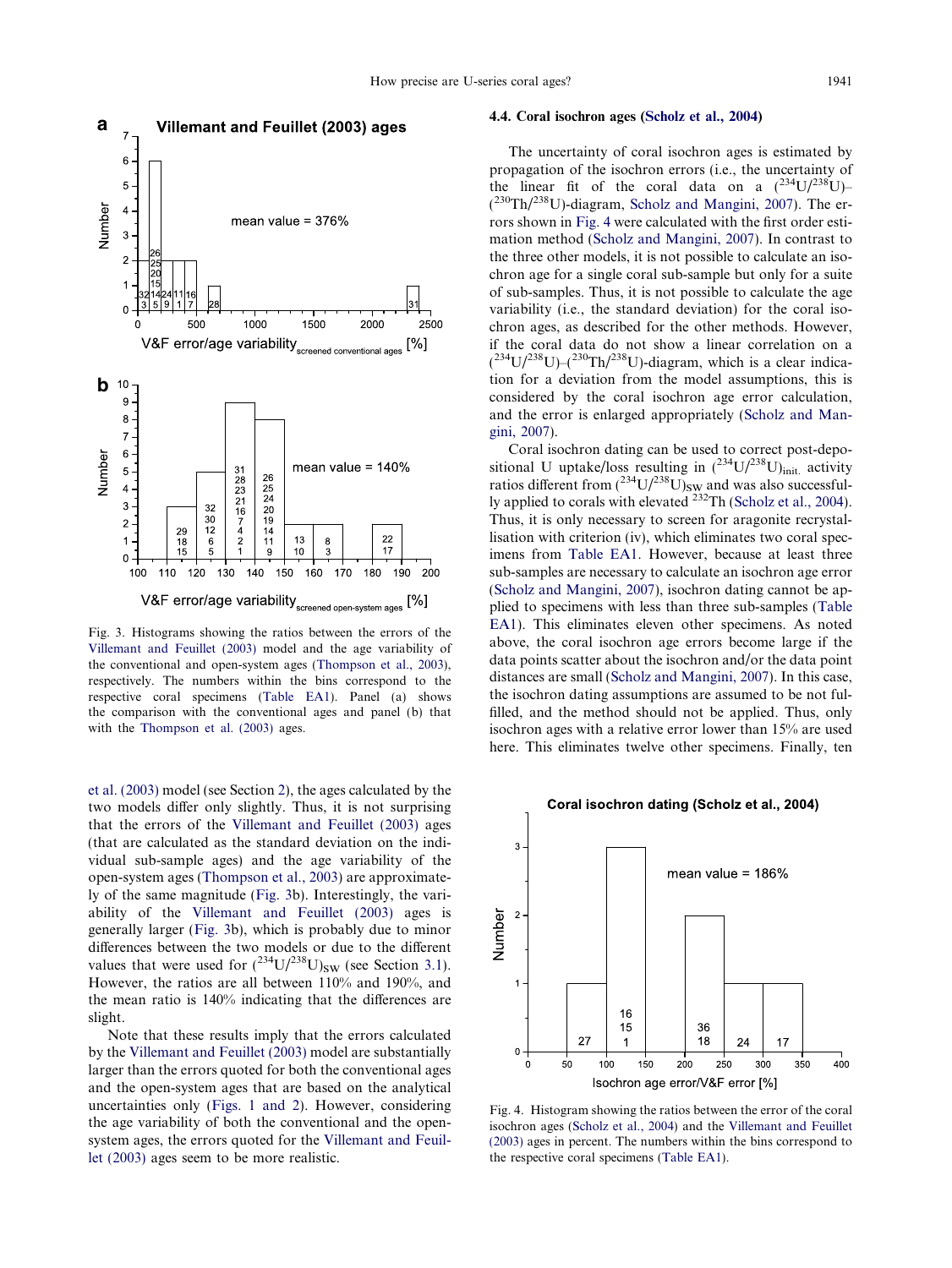specimens remain, which can be dated with coral isochron dating.

[Fig. 4](#page-6-0) shows the comparison between the coral isochron age errors and the uncertainties of the [Villemant and Feu](#page-13-0)[illet \(2003\)](#page-13-0) ages. Only one of these specimens has a ratio lower than 100%. In contrast, four specimens have a ratio larger than 200% indicating that the isochron age error is more than twice as high as the [Villemant and Feuillet](#page-13-0) [\(2003\)](#page-13-0) age error. The mean ratio is 186%. Note that only isochron ages with an error smaller than 15% are included in [Fig. 4](#page-6-0) (see above) and many others have even larger errors (Table EA1). This of course implies that the coral isochron age errors are also substantially larger than the uncertainties quoted for the conventional and the open-system ages [\(Thompson et al., 2003](#page-13-0)), which are much smaller than the [Villemant and Feuillet \(2003\)](#page-13-0) age errors (see Section [4.3.](#page-5-0) and [Fig. 3](#page-6-0)).

## 5. DISCUSSION

Shortly summarized, the results of the previous section show that the uncertainties quoted for both the coral isochron ages ([Scholz et al., 2004\)](#page-13-0) and the model ages [\(Ville](#page-13-0)[mant and Feuillet, 2003\)](#page-13-0) are substantially larger than those given for the conventional and the open-system ages ([Thompson et al., 2003\)](#page-13-0). However, the real age variability of the conventional and open-system ages [\(Thompson](#page-13-0) [et al., 2003](#page-13-0)), estimated as the  $2\sigma$ -standard deviation of different sub-samples ages of a single coral specimen, seems to be in the range of the uncertainty of the [Villemant and Feu](#page-13-0)[illet \(2003\)](#page-13-0) and the coral isochron ages ([Scholz et al., 2004\)](#page-13-0). Because both the [Villemant and Feuillet \(2003\)](#page-13-0) and the [Scholz et al. \(2004\)](#page-13-0) age errors are calculated using the scatter of the individual sub-samples, this is not surprising. It is much more important, however, that the age variability of both the conventional and the [Thompson et al. \(2003\)](#page-13-0) ages is substantially larger (i.e., between 3 and 4 times) than the quoted errors suggest [\(Figs. 1c and 2a\)](#page-4-0), even for coral specimens, which pass all screening criteria.

The discrepancy between the quoted errors and the true age variability may have two reasons: Firstly, the measurement uncertainties might have been underestimated, which may be possible considering the small errors resulting from mass spectrometric analyses. This, however, should not be the case because the uncertainty of mass spectrometric measurements is normally not estimated from the in-run counting statistics but from the reproducibility of replicate measurements of an appropriate standard material [\(Lud](#page-12-0)[wig, 2003](#page-12-0); see also Section [3.1\)](#page-2-0). The second possibility is that the coral samples with large ratios between age variability and mean quoted error (i.e., larger than 200%, see [Figs. 1 and 2](#page-4-0) and Table EA1) were affected by diagenetic processes that are not accounted for by the respective model. This would mean that these corals should not be dated with the models because the calculated ages had no significance. Such sub-samples, however, are assumed to be sorted out previously by the screening. Maybe the widely used criteria are not strict enough, but it is also possible that such criteria are generally not adequate to identify all sub-samples that were affected by diagenetic processes not considered by the models. Because other studies used exactly the same criteria ([Thompson et al., 2003; Thompson and](#page-13-0) [Goldstein, 2005](#page-13-0)) and their failure would, thus, also pertain to the results of these studies, it is important to investigate this question in more detail.

To test, if the, in part, very large ratios between the age variability and the errors quoted for the conventional ([Fig. 1c](#page-4-0)) and the [Thompson et al. \(2003\)](#page-13-0) ages [\(Fig. 2a](#page-5-0)) are produced by diagenetically altered sub-samples that erroneously passed the screening, we redefine the criteria. The  $(^{234}U/^{238}U)_{init.}$  $(^{234}U/^{238}U)_{init.}$  $(^{234}U/^{238}U)_{init.}$  range (see point (i) in Section 3) is modified to  $1.143 < (234 \text{U}/238 \text{U})_{\text{init}} < 1.149$ . Similarly, the range of U content for the individual coral species (see point (ii) in Section [3\)](#page-2-0) is halved. This results for example in a 'new' range of 2.94–3.54 ppm for Acropora palmata corals. Finally, only sub-samples with a  $^{232}$ Th content less than 1 ppb and less than 1% calcite are assumed to be reliable. Application of these (stricter) criteria of course results in rejection of more sub-samples. After application of the stricter criteria, the ratio between the age variability and the mean errors of the conventional ages can just be calculated for nine coral specimens. These ratios are presented in the histogram in [Fig. 5a](#page-8-0). Comparison with [Fig. 1](#page-4-0)c reveals that the screening with the stricter criteria results in the rejection of the coral specimens with the largest ratios (i.e., BB02-5-1 (No. 25), BB02-5-2 (No. 26) and GQ-3 (No. 5)). Nevertheless, still only one coral specimen has a ratio lower than 100% suggesting that the quoted error is adequate to account for the real age variability, while four specimens have ratios larger than 200% indicating that the age variability is more than twice as high as the quoted error ([Fig. 5](#page-8-0)a). The mean ratio is 259%. This shows that the application of stricter criteria slightly reduces the discrepancy between the age variability and the quoted errors, but is not adequate to reject all samples that exhibit more variability than suggested by the analytical errors.

The results for the open-system-ages [\(Thompson et al.,](#page-13-0) [2003\)](#page-13-0) are similar. The ratio between the age variability and the mean error can be calculated for 23 coral specimens after the modified screening. These ratios are presented in the histogram in [Fig. 5](#page-8-0)b. As for the conventional ages, the specimens with the largest ratios (compare [Fig. 2a](#page-5-0)) are rejected by the stricter criteria (i.e., specimens BB02-5- 1 (No. 25), BB02-5-2 (No. 26) and ADU-2 (No. 19)). In contrast, the ratio of specimen BB02-5-3 (No. 27) is enlarged from 264 to 331%. This reveals that the application of stricter criteria does not always result in a smaller ratio between age variability and mean error. Five coral specimens have a ratio lower than 100%, while 15 have a ratio larger than 200% ([Fig. 5b](#page-8-0)). The mean ratio is 272% showing that the application of stricter criteria reduces the discrepancy between the age variability and the quoted errors to some extent. However, in the majority of cases, the real age variability is still much larger than the quoted errors, similarly as for the conventional ages.

[Fig. 5c](#page-8-0) shows the comparison between the age variability of the open-system [\(Thompson et al., 2003](#page-13-0)) and the conventional ages after the stricter screening. The histogram contains only nine specimens because all other corals are eliminated by the screening (compare [Fig. 5a](#page-8-0)). In the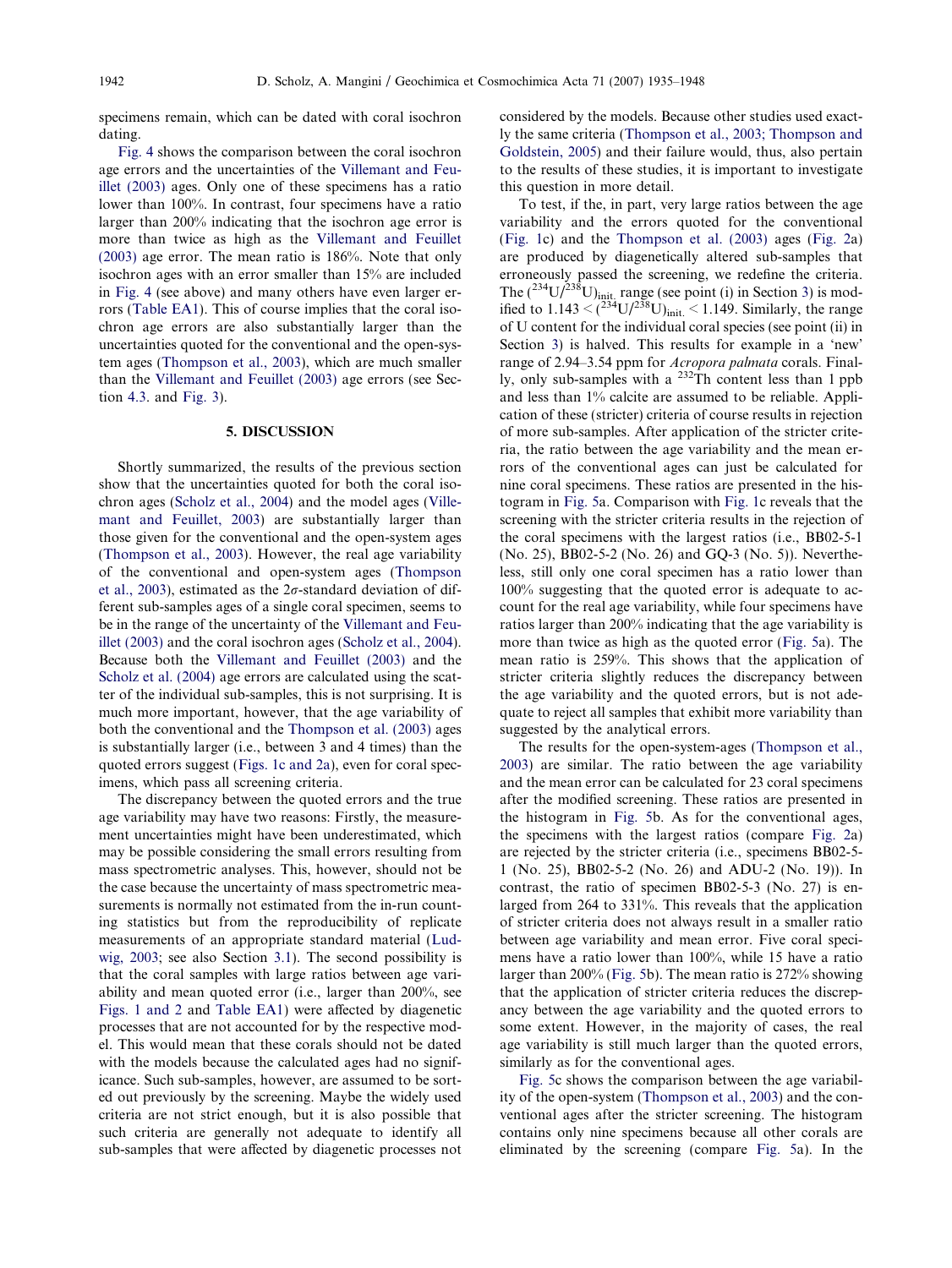<span id="page-8-0"></span>

Application of stricter screening criteria

Fig. 5. (a) Histogram showing the ratio between the age variability and the mean error of the conventional ages in percent after screening with the stricter criteria (see main text for details). (b) Histogram showing the ratio between the age variability and the mean error of the open-system-ages ([Thompson et al., 2003](#page-13-0)) in percent after screening with the stricter criteria. (c) Histogram showing the ratio between the age variability of the open-system ages ([Thompson et al., 2003\)](#page-13-0) and the conventional ages in percent. The numbers within the bins correspond to the respective coral specimens (Table EA1).

majority of cases, the variability of the open-system ages [\(Thompson et al., 2003](#page-13-0)) is larger than that of the conventional ages. Only two specimens have a ratio lower than 100%. The mean ratio is 421% suggesting that, in average, the variability of the open-system ages ([Thompson et al.,](#page-13-0) [2003](#page-13-0)) is about four times larger than that of the conventional ages.

The discussion above shows that the application of stricter screening criteria helps to reduce the ratio between the age variability and the quoted errors to some extent for both the conventional and the open-system ages [\(Thompson et al., 2003](#page-13-0)). However, many coral specimens still have ratios larger than  $200\%$  ( $\sim$ 45% of the conventional ages, Fig. 5a, and  $\sim 65\%$  of the open-system ages, Fig. 5b). If we presume that the quoted errors were carefully assessed (i.e., the reproducibility was determined using replicate measurements of standard materials) and, thus, exclude that they were substantially underestimated, this can only be explained by diagenetic processes that are not

detected by the screening. In the case of the conventional ages, this simply means that the coral did not behave as a closed system. In the case of the open-system ages [\(Thomp](#page-13-0)[son et al., 2003\)](#page-13-0), it means that the coral was affected by other diagenetic processes than assumed by the model. It is questionable if the widely used screening criteria are the best method to identify sub-samples which suffered diagenetic alteration because the application of stricter criteria does not only result in rejection of the specimens with the largest ratios but also of specimens with ratios lower than 100% (compare on this Figs. 5a and 1c and also Figs. 5b and 2a). That screening criteria are not sufficient to identify all altered samples was already confirmed by coral samples with discordant  $^{231}Pa/U$ - and  $^{230}Th/U$ -ages which, however, fulfilled the reliability criteria applied by the authors [\(Gallup et al., 2002](#page-12-0); [Cutler et al., 2003\)](#page-12-0).

At present, there are two other possibilities than screening criteria to detect diagenetically altered corals : (i) com-bined <sup>230</sup>Th/U- and <sup>231</sup>Pa/U-dating ([Edwards et al., 1997](#page-12-0); [Gallup et al., 2002](#page-12-0); [Cutler et al., 2003; Chiu et al., 2006](#page-12-0)) and (ii) analysis of several sub-samples of an individual coral specimen. The second method has, apart from detecting diagenetically altered samples, three further advantages: (i) It may be possible to obtain additional information on the diagenetic processes that affected the coral, for example post-depositional U-uptake/loss ([Scholz et al., 2004; Scholz](#page-13-0) [et al., 2006\)](#page-13-0). (ii) It is possible to check if the assumptions of the different models are fulfilled. For example, one can compare possible data trends with those predicted by the [Thompson et al. \(2003\)](#page-13-0) model on a  $(^{234}U)^{238}U$ )–  $(^{230}Th/^{238}U)$ -diagram ([Scholz et al., 2006\)](#page-13-0). (iii) The age variability of both the conventional and the open-system ages can be estimated as described in this study. If the age variability is substantially larger than the quoted uncertainty, the analytical error can be enlarged appropriately to avoid underestimation of the true error. These three points highlight the advantages of analysing several sub-samples of an individual coral specimen.

Of course, one could ask if it is justified to use all coral specimens listed in Table EA1 for this study because it was already shown that some of them were altered by different diagenetic processes than assumed by the models. For example, if the sub-samples do not show a correlation between  $(^{234}U/^{238}U)$  and  $(^{230}Th/^{238}U)$  or the trend line has a significantly different slope than presumed by the models of [Thompson et al. \(2003\)](#page-13-0) and [Villemant and Feuillet](#page-13-0) [\(2003\)](#page-13-0), one could argue that these models should not be applied to the data. This is reasonable because it indicates that the model assumptions are not fulfilled, and the calculated model ages would be without significance. It is, however, only possible to test if the activity ratios are correlated and if the slope agrees with that proposed by the models if at least three different sub-samples of a coral specimen are analysed. The [Thompson et al. \(2003\)](#page-13-0) model and conventional U-series dating, however, are in most cases applied to a single measurement of a coral. The problems arising from this practice are exemplarily illustrated with corals AEC 1 and AFM 6 [\(Thompson et al., 2003;](#page-13-0) Table EA1). [Figs. 6 and 7](#page-9-0) show  $(^{234}U/^{238}U)$  vs.  $(^{230}Th/^{238}U)$  diagrams for both corals. In case of coral AEC 1 ([Fig. 6\)](#page-9-0), all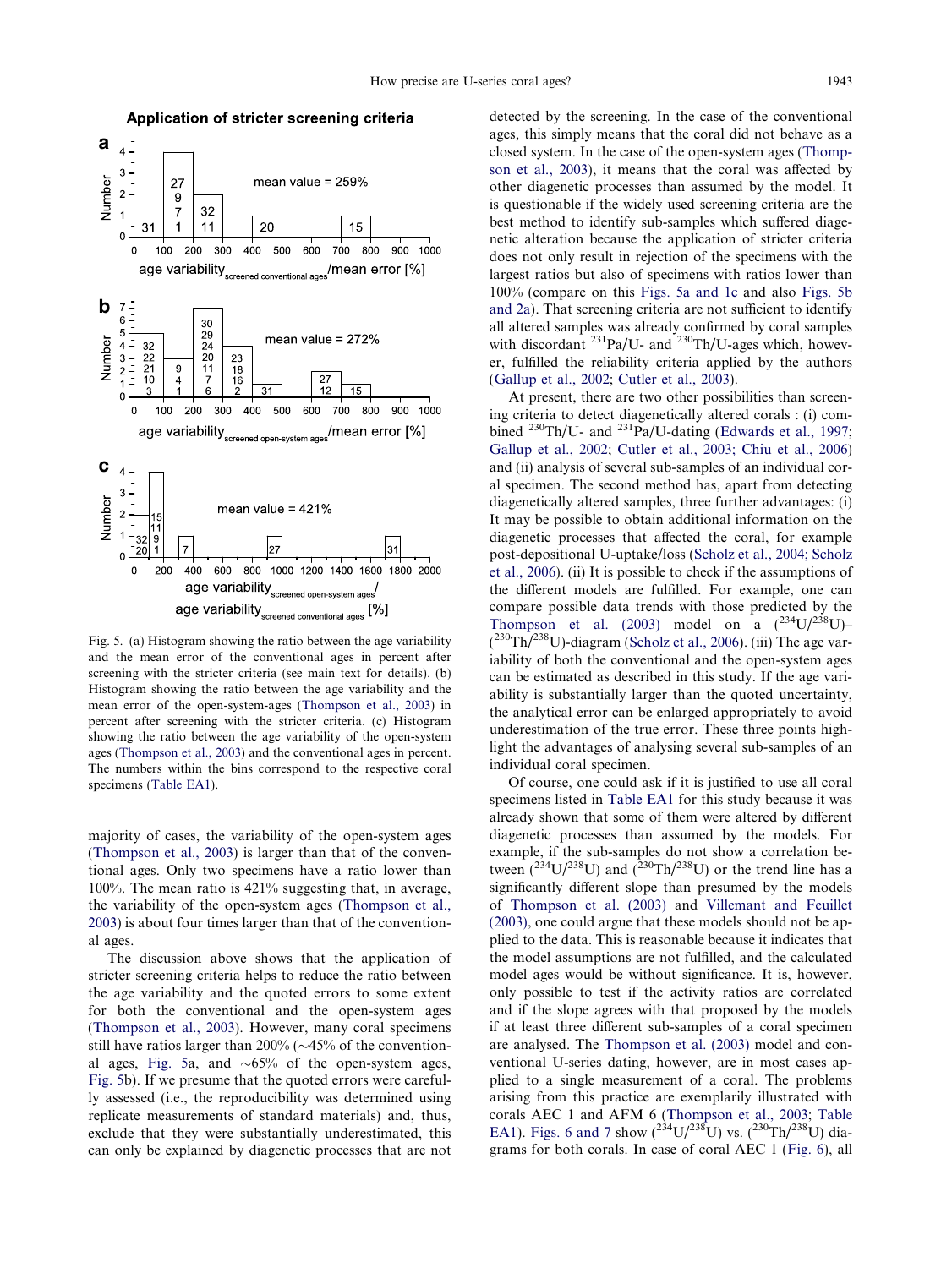<span id="page-9-0"></span>

Fig. 6.  $(^{234}U/^{238}U)$  vs.  $(^{230}Th/^{238}U)$  diagram for coral AEC 1. The straight curve is the seawater evolution curve and the ticks and numbers indicate the corresponding U-series age in kyr. The dashed lines are the isochron obtained from a linear fit through the data-points and the corresponding confidence bands. The methods that were used for the calculation of the isochron and the confidence bands are described in detail in [Scholz and Mangini \(2007\).](#page-13-0) The isochron age ([Scholz et al., 2004; Scholz and Mangini, 2007\)](#page-13-0) can be obtained from the intersect of the isochron with the seawater evolution curve. The parallel solid straight lines intersecting each data-point are the trend lines predicted by the [Thompson et al. \(2003\)](#page-13-0) model. The open-system ages [\(Thompson et al., 2003\)](#page-13-0) can be obtained from the intersects of these trend lines with the seawater evolution curve.



Fig. 7.  $(^{234}U/^{238}U)$  vs.  $(^{230}Th/^{238}U)$  diagram for coral AFM 6. The notation is analogous to Fig. 6.

sub-samples have elevated  $(^{234}U/^{238}U)_{init.}$ , and their conventional ages are, therefore, assumed to be not reliable. The slope of the fit through the data points (dashed line) is in the range of the slope predicted by the [Thompson](#page-13-0) [et al. \(2003\)](#page-13-0) model (Fig. 6), even if four of the [Thompson](#page-13-0) et al.  $(2003)$  trend lines plot outside the  $2\sigma$ -confidence bands. Because of the rather large error of the isochron age (117.1  $\pm$  11.4 kyr, Table EA1), it is in agreement with the single ages calculated by the [Thompson et al. \(2003\)](#page-13-0) model, which range from  $120.1 \pm 1.2$  to  $125.6 \pm 1.8$  kyr (Fig. 6, Table EA1). However, it is evident that not all sub-samples plot on one [Thompson et al. \(2003\)](#page-13-0) trend line (Fig. 6). Instead, each sub-sample seems to define its own trend line (Fig. 6). In consequence, each sub-sample yields its own open-system age [\(Thompson et al., 2003\)](#page-13-0), and,

due to the small quoted errors, the age differences between the individual sub-samples are significant. This shows that the assumptions of the [Thompson et al. \(2003\)](#page-13-0) model cannot be fulfilled for coral AEC 1. But which of the open-system ages should be used? Is the true coral age in the range of 120 kyr or rather in the range of 125 kyr? Because there are several analyses available, it is possible to use the mean of the open-system ages as an estimate of the true open-system age, and as described in Section [3,](#page-2-0) the open-system age variability should represent a reasonable estimate of the age uncertainty. However, if only a single sub-sample had been analysed, the open-system age and the quoted errors would have been believed to be reliable. In other words, the resulting open-system age would be between 120 and 125 kyr, depending on the coral part that was analysed. In the case of coral AFM 6 (Fig. 7), the slope of the linear fit through the data-points (dashed line) is negative and not in agreement with the slope predicted by the [Thompson et al.](#page-13-0) [\(2003\)](#page-13-0) model showing that the model assumptions are not fulfilled. Again, each sub-sample plots on its own trendline, and the corresponding open-system ages [\(Thompson](#page-13-0) [et al., 2003\)](#page-13-0) are between  $117.6 \pm 1.1$  and  $121.5 \pm 1.2$  kyr (Table EA1). In contrast, the conventional ages of sub-samples AFM 6-0 and –1, which pass all criteria, are  $124.7 \pm 1.0$  and  $123.9 \pm 0.6$  kyr (Table EA1) suggesting an older coral age. In summary, these examples highlight the necessity to analyse several sub-samples of one coral specimen and, at the same time, reveal the problems of the application of the [Thompson et al. \(2003\)](#page-13-0) model to single coral measurements from the literature [\(Thompson and](#page-13-0) [Goldstein, 2005; Thompson and Goldstein, 2007\)](#page-13-0). The results of this study indicate that the published open-system ages [\(Thompson and Goldstein, 2005; Thompson and](#page-13-0) [Goldstein, 2007\)](#page-13-0) are associated with much larger uncertainty.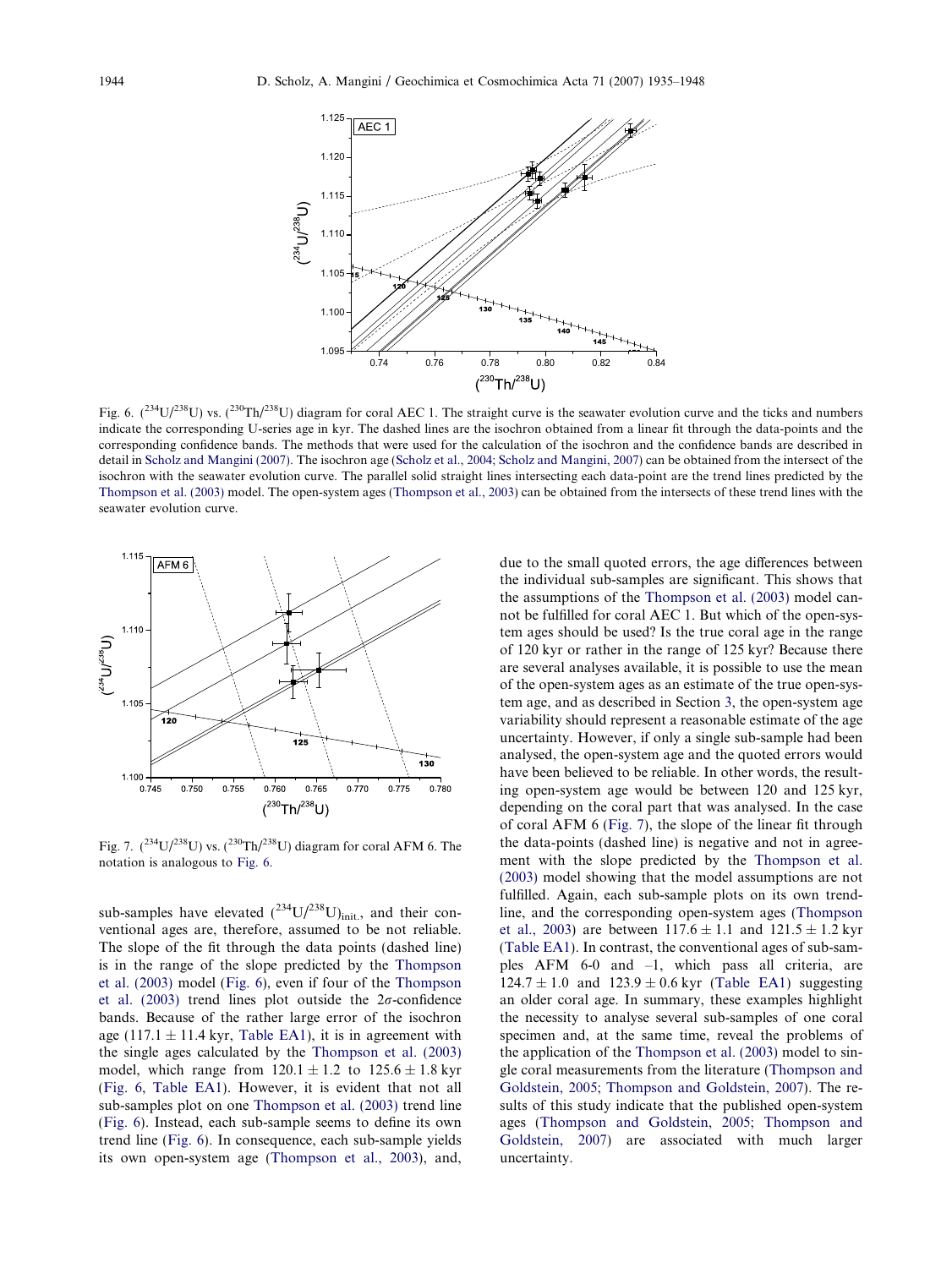As visible in [Figs. 2c and 5c](#page-5-0), the age variability of the open-system ages is between three and four times larger than the variability of the conventional ages. This is contrary to other studies ([Thompson et al., 2003; Thompson](#page-13-0) [and Goldstein, 2005; Frank et al., 2006](#page-13-0)), which suggest that the application of the [Thompson et al. \(2003\)](#page-13-0) model reduces the age variability between different corals from the same stratigraphic unit. This apparent discrepancy may arise from the fact that [Figs. 2c and 5c](#page-5-0) contain only sub-samples that fulfil all screening criteria, which implies that these samples are not strongly altered. In other words, sub-samples, for which a model application would have a large effect, are not contained in [Figs. 2c and 5c](#page-5-0). However, as explained before, model application to corals from the same stratigraphic unit is a less rigorous test than application to different sub-samples from an individual coral specimen. While the latter are definitely of the same age, age variations between different corals from one reef may reflect real age differences or arise from a failure of the model. In Fig. 8, the age variability of both the conventional and the open-system ages ([Thompson et al., 2003\)](#page-13-0) is plotted against the standard deviation of  $\delta^{234}U(\sigma_{\delta^{234}U})$ , which is a measure for the variability of  $({}^{234}U/{}^{238}U)$  in different subsamples. The upper panel of Fig. 8, which shows the conventional ages, displays a rough trend suggesting increasing age variability with larger  $\sigma_{\delta^{234}U}$ . Assuming that  $\sigma_{\delta^{234}U}$  is a measure for the variability of the degree of diagenetic alteration in different sub-samples, it is reasonable that the age variability in these sub-samples (which is assumed to be produced by coral diagenesis) is also large. If the [Thomp](#page-13-0)[son et al. \(2003\)](#page-13-0) model corrected these diagenetic effects, there should be no trend visible between the age variability of the open-system ages ([Thompson et al., 2003](#page-13-0)) and  $\sigma_{\delta^{234}U}$ . However, as evident from the lower panel of Fig. 8, there is a similar trend in the age variability of the open-system ages clearly showing that the [Thompson et al. \(2003\)](#page-13-0) model does not correct the diagenetic effects, which affected these corals. Especially for those specimens with the largest age variability (corals No. 19, 25, 26, 27 and 29, Fig. 8), the model application seems to have no effect. Because Fig. 8 contains only sub-samples which passed criteria (ii), (iii) and (iv), other diagenetic processes like U uptake/loss should play a minor role. This analysis, which is based on 32 coral specimens (Table EA1), confirms that the application of the [Thompson et al. \(2003\)](#page-13-0) model in many cases increases the age variability instead of correcting the diagenetic effects [\(Figs. 2c and 5c\)](#page-5-0). At this stage, it remains an open question why the [Thompson et al. \(2003\)](#page-13-0) model enlarges the age variability of different sub-samples from one coral specimen but reduces the age variability of different corals from one stratigraphic unit. A possible explanation may be as follows: For corals with elevated  $(^{234}U/^{238}U)$ , the [Thompson](#page-13-0) [et al. \(2003\)](#page-13-0) model always results in an age reduction. Because diagenetic alteration normally produces both elevated  $(^{234}U/^{238}U)$  and age, the [Thompson et al. \(2003\)](#page-13-0) model shifts the ages of the altered corals towards the age range of the unaltered corals. This of course involves a reduction of the age variability within the reef. However, this works for all corals, which display a trend between  $(^{234}U/^{238}U)$ and age, and not only for corals, which have been altered



Fig. 8. Age variability vs. standard deviation of  $\delta^{234}U$  diagrams for both the conventional (upper panel) and the open-system ages ([Thompson et al., 2003;](#page-13-0) lower panel).  $\sigma_{\delta^{234}U}$  is a measure for the variability of  $(^{234}U/^{238}U)$  in different sub-samples from an individual coral specimen. The numbers are used as plot symbols and denote the individual coral specimens listed in Table EA1. Only sub-samples that pass criteria (ii), (iii) and (iv) are shown. The rough trend between age variability and  $\sigma_{\delta^{234}U}$  shows that specimens with a large variability in  $(^{234}U/^{238}U)$ , which indicates a large variability in the degree of diagenetic alteration, also show a larger age variability. Because the [Thompson et al. \(2003\)](#page-13-0) model does not correct the diagenetic effects (otherwise the trend should be removed in the lower panel), the coral specimens must have been altered by different diagenetic processes.

by the processes assumed by [Thompson et al. \(2003\).](#page-13-0) The stricter test applied in this study reveals that other diagenetic processes are at least not negligible.

The results of this study demonstrate that the age variability, which is considered as an estimate of the true age uncertainty, of both the conventional and the open-system ages [\(Thompson et al., 2003](#page-13-0)) is larger than suggested by the quoted errors. Because both kinds of ages have been widely used for sea level reconstructions [\(Gallup et al., 2002;](#page-12-0) [Cut](#page-12-0)[ler et al., 2003; Thompson and Goldstein, 2005; Frank](#page-12-0) [et al., 2006; Scholz et al., 2006; Thompson and Goldstein,](#page-12-0) [2007](#page-12-0)) but also for calibration of the  $^{14}$ C timescale ([Bard](#page-12-0) [et al., 1990; Chiu et al., 2005; Fairbanks et al., 2005; Chiu](#page-12-0) [et al., 2006](#page-12-0)), it is an interesting question if the age variability depends on the coral age. In [Fig. 9](#page-11-0) the age variability is plotted against the mean sub-sample age for both the conventional (upper panel) and the open-system ages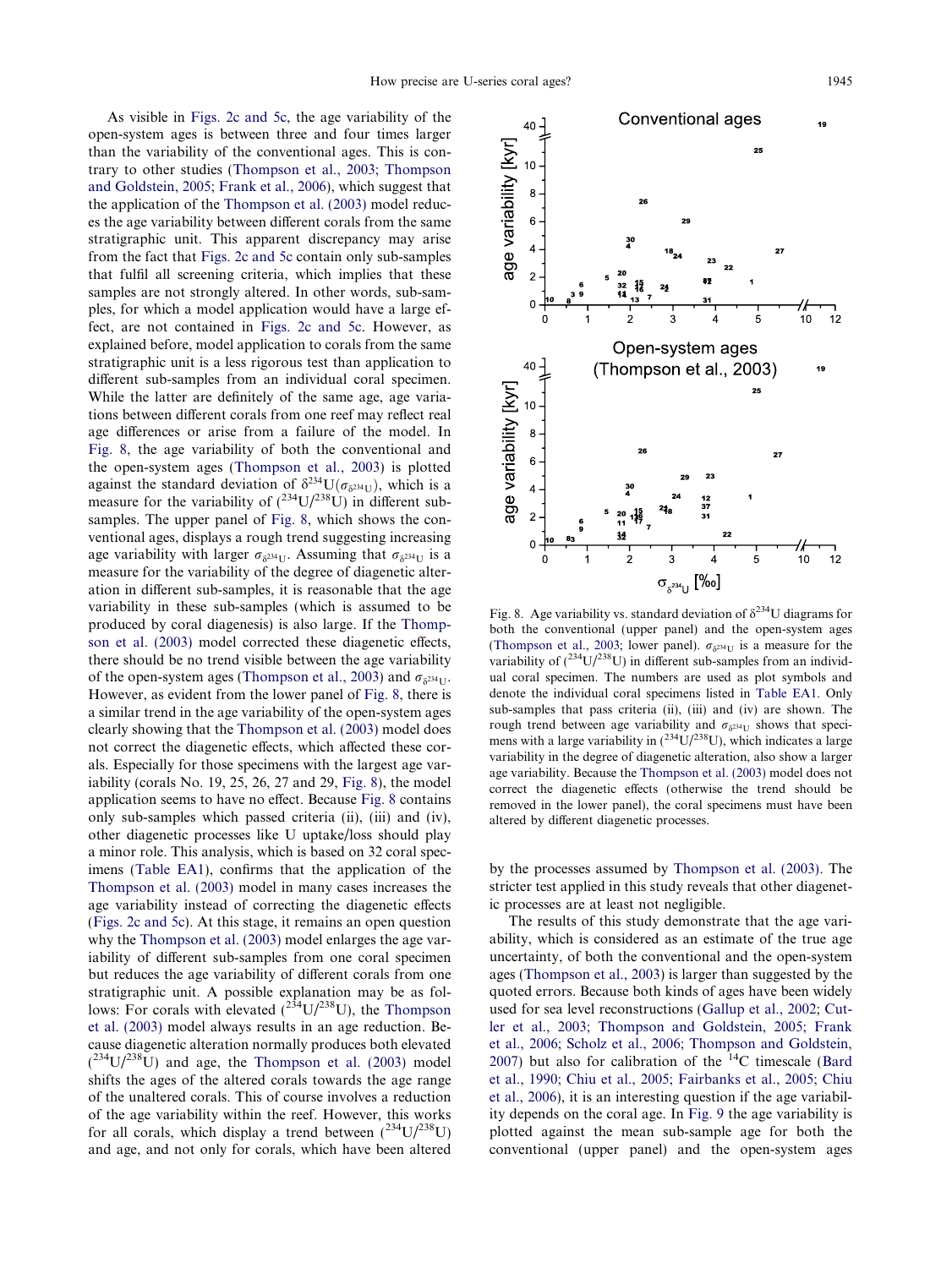<span id="page-11-0"></span>

Fig. 9. Age variability vs. mean sub-sample age for both the conventional (upper panel) and the open-system ages [\(Thompson](#page-13-0) [et al., 2003;](#page-13-0) lower panel). While the conventional ages seem to display a weak trend between age variability and age, the opensystem ages [\(Thompson et al., 2003](#page-13-0)) do not show a trend.

([Thompson et al., 2003](#page-13-0); lower panel). There seems to be a weak trend between the age variability of the conventional ages and coral age indicating that the age variability is enlarged with increasing age. This is reasonable because older samples most likely suffered a higher degree of diagenetic alteration. For the open-system ages ([Thompson et al.,](#page-13-0) [2003\)](#page-13-0), no trend is visible. However, most specimens used in this study are from MIS 5, and the dataset contains only a few older specimens (i.e., MIS 6.5 and MIS 7). Holocene corals, which should be less diagenetically altered and, thus, have a smaller age variability, are not included. Therefore, this result may be considered as preliminary and should be confirmed by further studies using more data.

In summary, analysis of different sub-samples of an individual coral specimen has several advantages. For the conventional ages, the main advantage is the estimation of the true age variability, which can be compared to the quoted analytical errors. For the different model approaches, there are additional advantages ([Scholz et al., 2006](#page-13-0)): (i) comparison of the measured and the predicted trend between  $(^{234}U/^{238}U)$  and  $(^{230}Th/^{238}U)$  and (ii) identification of diagenetic processes, which are not included in the models. In general, all models should only be applied to corals, which have been demonstrated to be altered by the underlying processes [\(Scholz and Mangini, 2007](#page-13-0)), and not to individual measurements from the literature ([Thompson and](#page-13-0)

[Goldstein, 2005; Thompson and Goldstein, 2007\)](#page-13-0). However, even if analysis of different coral sub-samples should give a more reliable estimate of the age uncertainty and, thus, represent an important advance in U-series dating of fossil corals, it is possible that all sub-samples of a specimen suffered diagenetic alteration, which is not detected by the widely applied criteria. In this case, the estimated age would significantly differ from the true age, and the age accuracy would be low. At present, the only possibility to solve this problem seems to be to apply combined  $^{230}Th/$ U- and 231Pa/U-dating to several sub-samples of one coral specimen.

## 6. CONCLUSIONS

The application of both conventional <sup>230</sup>Th/U-dating and the different models [\(Thompson et al., 2003; Villemant](#page-13-0) [and Feuillet, 2003; Scholz et al., 2004](#page-13-0)) to several sub-samples of an individual coral specimen reveals:

- (1) The coral isochron age errors ([Scholz et al., 2004\)](#page-13-0) and the model age errors ([Villemant and Feuillet,](#page-13-0) [2003\)](#page-13-0) are substantially larger than the errors quoted for the conventional and the open-system ages ([Thompson et al., 2003\)](#page-13-0).
- (2) The real age variability of the conventional ages, however, is substantially larger than suggested by the quoted errors  $(\sim 350\%)$ .
- (3) Similarly, the real variability of the open-system ages ([Thompson et al., 2003\)](#page-13-0) is substantially larger than suggested by the quoted errors  $(\sim 400\%)$ .
- (4) The widely used so called strict reliability criteria are not sufficient to detect all corals that were altered by other diagenetic processes than assumed by the models. Such samples can only be detected by analysis of several sub-samples of one coral specimen or combined  $^{230}$ Th/U- and  $^{231}$ Pa/U-dating.
- (5) All models should generally only be applied to coral data, which have been demonstrated to be altered by the underlying processes. Application to published coral data [\(Thompson and Goldstein, 2005; Thomp](#page-13-0)[son and Goldstein, 2007\)](#page-13-0) may result in both wrong ages and substantial underestimation of the age uncertainty.

### ACKNOWLEDGMENTS

This work was funded by the BMBF grant 01 LD 0041 (DEKLIM). We thank Bill Thompson and B. Villemant, who kindly made available spreadsheets to perform the calculations with their models. Gideon Henderson, Tezer Esat and Bill Thompson provided thorough and thoughtful reviews, which were very helpful.

## APPENDIX A. SUPPLEMENTARY DATA

Supplementary data associated with this article can be found, in the online version, at [doi:10.1016/j.gca.](http://dx.doi.org/10.1016/j.gca.2007.01.016) [2007.01.016](http://dx.doi.org/10.1016/j.gca.2007.01.016).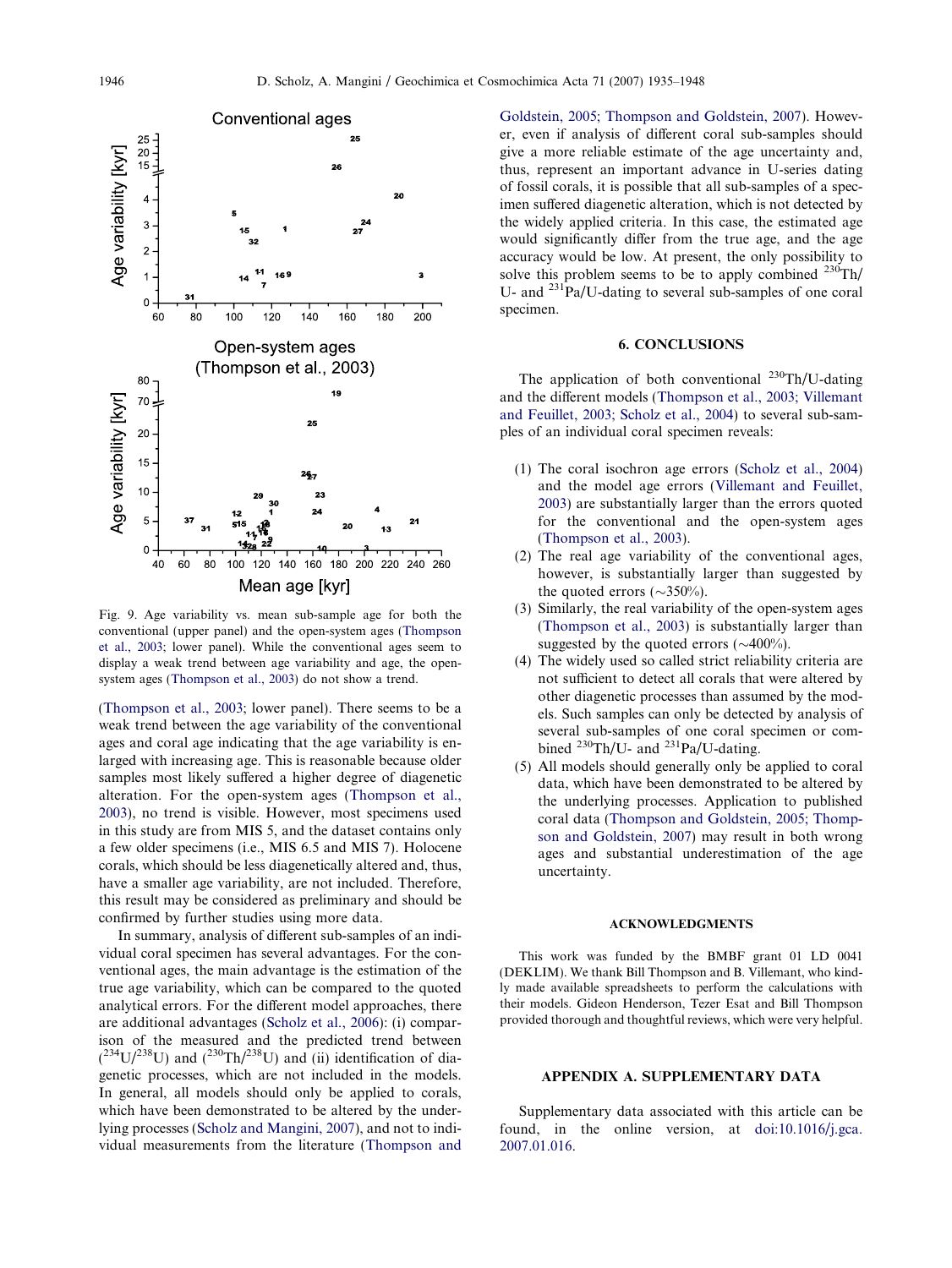## **REFERENCES**

- <span id="page-12-0"></span>Bard E., Hamelin B., Fairbanks R. G., and Zindler A. (1990) Calibration of the  $^{14}$ C timescale over the past 30,000 years using mass spectrometric U–Th ages from Barbados corals. Nature 345, 405–410.
- Bard E., Fairbanks R. G., Hamelin B. (1992) How accurate are the U-Th ages obtained by mass spectrometry on coral terraces. In Start of a Glacial (eds. G. Kukla and E. Went). Springer-Verlag, Berlin. pp. 15–21.
- Bard E., Hamelin B., Arnold M., Montaggioni L., Cabioch G., Faure G., and Rougerie F. (1996) Deglacial sea-level record from Tahiti corals and the timing of global meltwater discharge. Nature 382, 241–244.
- Bourdon B., Turner S. P., Henderson G. M., and Lundstrom C. C. (2003) Introduction to U-series geochemistry. In Uranium-series Geochemistry (eds. B. Bourdon, G.M. Henderson, C.C. Lundstrom and S.P. Turner) Mineralogical Society of America, Washington, DC, p. 656.
- Chen J. H., Edwards R. L., and Wasserburg G. J. (1986) <sup>238</sup>U-<sup>234</sup>U-<sup>232</sup>Th in seawater. *Earth Planet. Sci. Lett.* **80**, 241–251.
- Chen J. H., Curran H. A., White B., and Wasserburg G. J. (1991) Precise chronology of the last interglacial period: <sup>234</sup>U-<sup>230</sup>Th data from fossil coral reefs in the Bahamas. GSA Bull. 103, 82–97.
- Cheng H., Edwards R. L., Hoff J., Gallup C. D., Richards D. A., and Asmerom Y. (2000) The half-lives of uranium-234 and thorium-230. Chem. Geol. 169, 17–33.
- Chiu T.-C., Fairbanks R. G., Mortlock R. A., and Bloom A. L. (2005) Extending the radiocarbon calibration beyond 26,000 years before present using fossil corals. Quaternary Sci. Rev. 24, 1797–1808.
- Chiu T.-C., Fairbanks R. G., Mortlock R. A., Cao L., Fairbanks T. W., and Bloom A. L. (2006) Redundant  $^{230}Th/^{234}U/^{238}U$ ,  $^{231}Pa/^{235}U$  and  $^{14}C$  dating of fossil corals for accurate radiocarbon age calibration. Quarternary Sci. Rev. 25, 2431–2440.
- Cross T. S., and Cross B. W. (1983) U, Sr and Mg in Holocene and Pleistocene corals A. palmata and M. annularis. J. Sediment. Petrol. 53, 587–594.
- Cutler K. B., Edwards R. L., Taylor F. W., Cheng H., Adkins J., Gallup C. D., Cutler P. M., Burr G. S., and Bloom A. L. (2003) Rapid sea-level fall and deep-ocean temperature change since the last interglacial period. Earth Planet. Sci. Lett. 206, 253–271.
- Delanghe D., Bard E., and Hamelin B. (2002) New TIMS constraints on the uranium-238 and uranium-234 in seawaters from the main ocean basins and the Mediterranean Sea. Marine Chem. 80, 79–93.
- Edwards R. L., Chen J. H., Ku T.-L., and Wasserburg G. J. (1987) Precise Timing of the Last Interglacial Period from Mass Spectrometric Determination of Thorium-230 in Corals. Science 236, 1547–1553.
- Edwards R. L., Cheng H., Murrell M. T., and Goldstein S. J. (1997) Protactinium-231 dating of carbonates by Thermal Ionization Mass Spectrometry: Implications for Quaternary climate change. Science 276, 782–786.
- Edwards R. L., Gallup C. D., and Cheng H. (2003) Uranium-series dating of marine and lacustrine carbonates. In Uranium-series Geochemistry (eds. B. Bourdon, G.M. Henderson, C.C. Lundstrom and S.P. Turner) Mineralogical Society of America, Washington, DC, p. 656.
- Esat T. M., and Yokoyama Y. (2006) Variability in the uranium isotopic composition of the oceans over glacial-interglacial timescales. Geochim. Cosmochim. Acta 70, 4140-4150.
- Esat T. M., McCulloch M. T., Chappell J., Pillans B., and Omura (1999) Rapid fluctuations in sea level recorded at Huon

Peninsula during the penultimate deglaciation. Science 283, 197–201.

- Fairbanks R. G. (1989) A 17,000-year glacio-eustatic sea level record: influence of glacial melting rates on the Younger Dryas event and deep-ocean circulation. Nature 342, 637–642.
- Fairbanks R. G., Mortlock R. A., Chiu T.-C., Cao L., Kaplan A., Guilderson T. P., Fairbanks T. W., Bloom A. L., Grootes P. M., and Nadeau M.-J. (2005) Radiocarbon calibration curve span-<br>ning 0 to 50,000 years BP based on paired  $^{230}Th/^{234}U/^{238}U$  and  $14C$  dates on pristine corals. Quaternary Sci. Rev. 24, 1781– 1796.
- Felis T., Lohmann G., Kuhnert H., Lorenz S. J., Scholz D., Pätzold J., Al-Rousan S. A., and Al-Moghrabi S. M. (2004) Increased seasonality in Middle East temperatures during the last interglacial period. Nature 429, 164–168.
- Frank N., Turpin L., Cabioch G., Blamart D., Tressens-Fedou M., Colin C., and Jean-Baptiste P. (2006) Open system U-series ages of corals from a subsiding reef in New Caledonia: Implications for sea level changes and subsidence rate. Earth Planet. Sci. Lett. 249, 274–289.
- Fruijtier C., Elliott T., and Schlager W. (2000) Mass-spectrometric 234U-230Th ages from the Key Largo Formation, Florida Keys, United States: Constraints on diagenetic age disturbance. GSA Bull. 112(2), 267–277.
- Gallup C. D., Edwards R. L., and Johnson R. G. (1994) The timing of High Sea Levels over the past 200,000 years. Science 263, 796–800.
- Gallup C. D., Cheng H., Taylor F. W., and Edwards R. L. (2002) Direct Determination of the Timing of Sea Level Change During Termination II. Science 295, 310–313.
- Hamelin B., Bard E., Zindler A., and Fairbanks R. G. (1991)  $234$ U/ $238$ U mass spectrometry of corals: How accurate is the U– Th age of the last interglacial period? Earth Planet. Sci. Lett. 106, 169–180.
- Henderson G. M., Cohen A. S., and O'Nions R. K. (1993) <sup>234</sup>U/<sup>238</sup>U ratios and <sup>230</sup>Th ages for Hateruma Atoll corals: implications for coral diagenesis and seawater  $^{234}U/^{238}U$  ratios. Earth Planet. Sci. Lett. 115, 65–73.
- Ludwig K. R. (2003) Mathematical-statistical treatment of data and errors for 230Th/U geochronology. In Uranium-series Geochemistry (eds. B. Bourdon, G.M. Henderson, C.C. Lundstrom and S.P. Turner). Mineralogical Society of America, Washington, DC, p. 656.
- Ludwig K. R., and Titterington D. M. (1994) Calculation of <sup>230</sup>Th/U isochrons, ages, and errors. *Geochim. Cosmochim. Acta* 58, 5031–5042.
- Mesolella K. J., Matthews R. K., Broecker W. S., and Thurber D. (1969) The astronomical theory of climatic change: Barbados Data. J. Geol. 77, 250–274.
- Milankovitch M. M. (1941) Canon of Insolation and the Ice Age Problem (English Translations, Washington, DC). Königlich Serbische Akademie, Beograd.
- Potter E.-K., Esat T. M., Schellmann G., Radtke U., Lambeck K., and McCulloch M. T. (2004) Suborbital-period sea-level oscillations during marine isotope substages 5a and 5c. Earth Planet. Sci. Lett. 225, 191–204.
- Richter F. M., and Turekian K. K. (1993) Simple models for the geochemical response of the ocean to climatic and tectonic forcing. Earth Planet. Sci. Lett. 119, 121–131.
- Robinson L. F., Belshaw N., and Henderson G. M. (2004a) U and Th concentrations and isotope ratios in modern carbonates and waters from the Bahamas. Geochim. Cosmochim. Acta 68, 1777– 1789.
- Robinson L. F., Henderson G. M., Hall L., and Matthews I. (2004b) Climatic control of riverine and seawater uraniumisotope ratios. Science 305, 851–854.